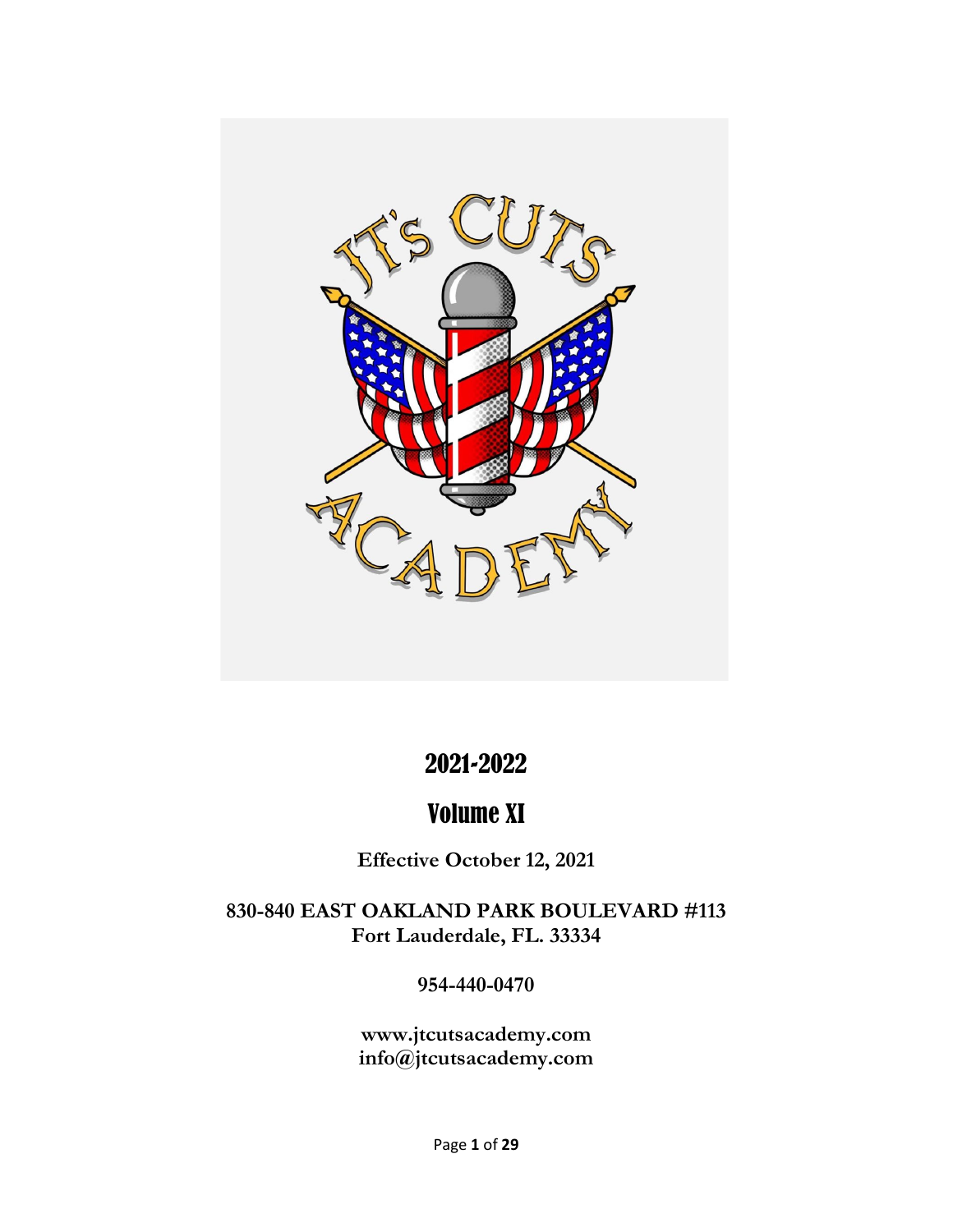#### **Table of Contents**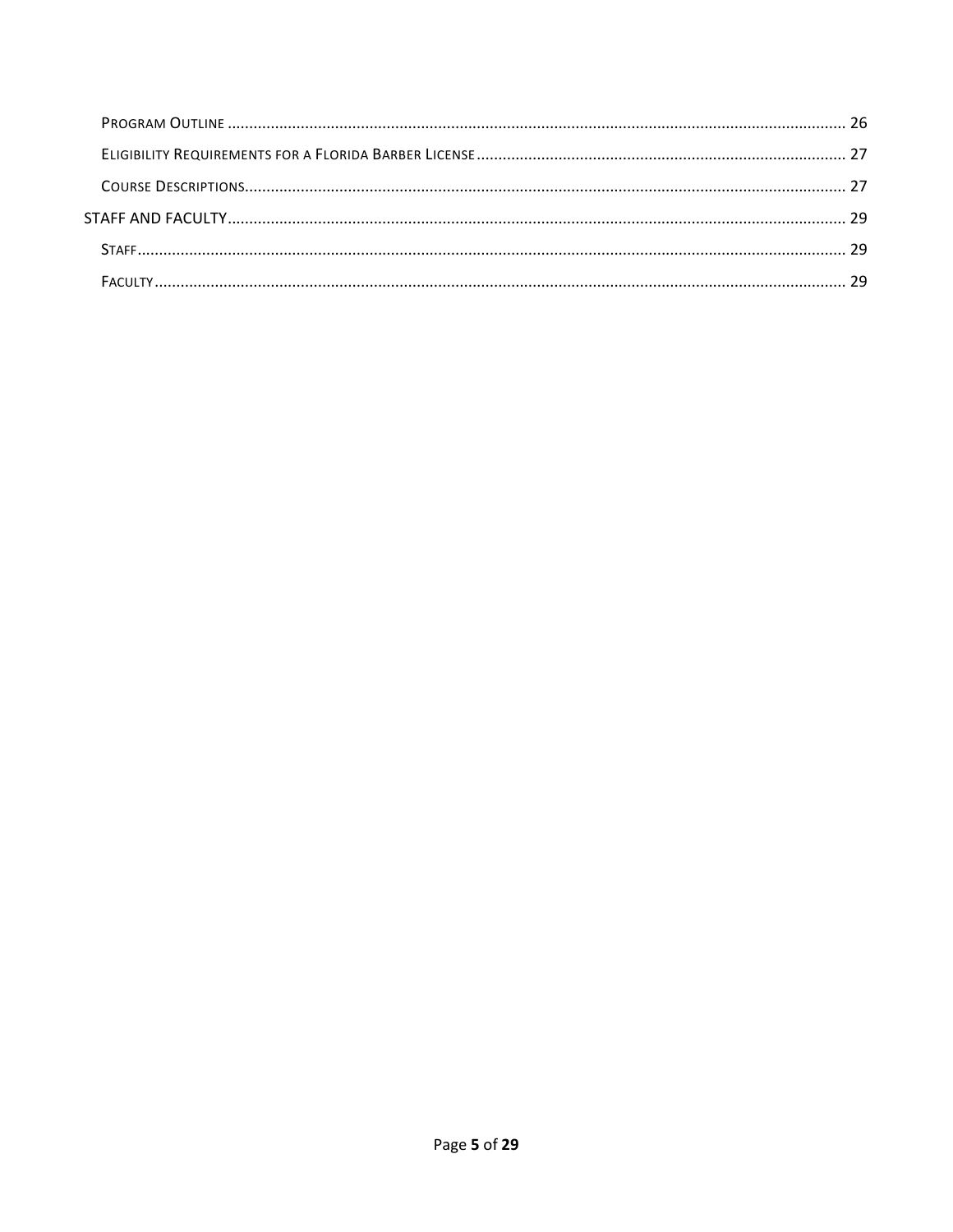# <span id="page-5-0"></span>GENERAL INFORMATION

#### <span id="page-5-1"></span>LOCATION

JT'S CUTS ACADEMY is located at 830 East Oakland Park Boulevard #113, Fort Lauderdale, FL. 33334.

#### <span id="page-5-2"></span>PURPOSE OF THE INSTITUTION - MISSION

Our mission is to provide quality accessible education to students in pursue of a technical career in the beauty industry.

#### <span id="page-5-3"></span>VISION

Our vision is to be recognized as an institution that prepares highly qualified students for immediate employment in beauty occupations.

#### <span id="page-5-4"></span>INSTITUTIONAL OWNERSHIP

This educational institution is owned by JT'S CUTS ACADEMY, LLC, an active registered Florida Corporation owned by Ms. Glorivee Ulloa and Mr. Tranarous Johnson

#### <span id="page-5-5"></span>GOVERNING BOARD

The governing board is constituted by the Board of Directors as follows:

| Board of Directors | President: Glorivee Ulloa, Secretary: Tranarous Johnson           |
|--------------------|-------------------------------------------------------------------|
| Address            | 830 East Oakland Park Boulevard # 113, Fort Lauderdale, FL. 33334 |

#### <span id="page-5-6"></span>**LICENSURE**

JT'S CUTS ACADEMY is licensed by the Florida Department of Education, Commission for Independent Education (CIE), License # 5888. Additional information regarding about this institution may be obtained by contacting the commission at 325 West Gaines Street, Suite 1414, Tallahassee, FL 32399-0400. Toll free: (888) 224-6684 [www.fldoe.org/policy/cie](http://www.fldoe.org/policy/cie)

#### <span id="page-5-7"></span>**ACCREDITATION**

JT'S CUTS ACADEMY is Accredited by The Council on Occupational Education (COE). Additional information regarding about this institution may be obtained by contacting COE at 7840 Roswell Road, Building 300, Suite 325, Atlanta, GA 30350 Telephone (Local): 770-396-3898 Telephone (Toll-Free): 800-917-2081 Fax: 770-396- 3790<http://www.council.org/>

#### <span id="page-5-8"></span>FACILITIES AND EQUIPMENT

The school offers one convenient location in Fort Lauderdale at 830-840 East Oakland Park Boulevard #113, Fort Lauderdale, FL. 33334, easily accessible by public and private transportation.

There is plenty of parking available for students, faculty, and staff, including reserved handicapped parking spaces. The facility of 2,800 square feet includes a reception area, a lounge-snack area, one classroom, an area for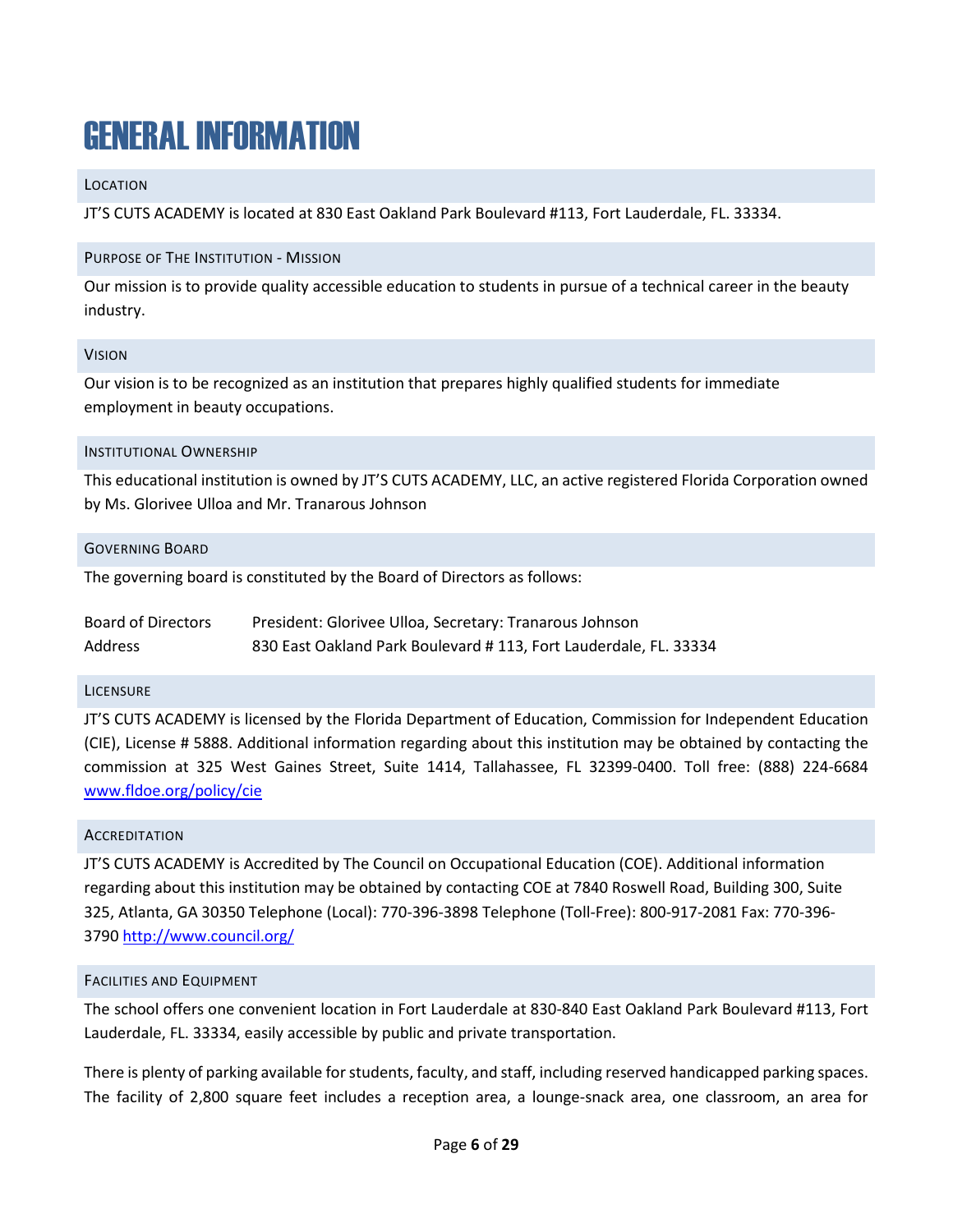student's lab work as well as services, a media services-resource center, one administrative office, one faculty office, and three restrooms. The lab services area is equipped with the necessary tools, supplies and equipment for students to practice and offer the required supervised services of our barber programs. Our aim is to immerse our students in a learning experience through the form of hands-on activities with relevant devices and tools of today's barber industry.

The facility is centrally air conditioned and well lighted, in compliance with state and county regulatory agencies, as well as provide a safe and inviting environment that fosters learning.

#### <span id="page-6-0"></span>CLASS SCHEDULES

The school operates year around Monday through Friday, offering classes morning and evenings.

JT'S CUTS ACADEMY has an open enrollment policy and allows new students to begin classes every Monday.

The school has the right to change its schedule in the interest of the student education. Students will be notified in advance of any schedule change.

#### <span id="page-6-1"></span>HOURS OF OPERATION

The school business office hours are Monday through Friday 9 am to 6 pm.

#### <span id="page-6-2"></span>HOLIDAYS

The school will remain closed during the following holidays:

#### **2021 Holidays**

Thanksgiving, Thursday November 25 and Friday November 26, 2021 Winter Holiday Break, Friday December 24, 2021 through Fri. December 31, 2021

#### **2022 Holidays**

Martin Luther King Day, Monday January 17, 2022 President's Day, Monday February 21, 2022 Spring Break, Monday March 21 and Tuesday March 22, 2022 Memorial Day, Monday May 30, 2022 Independence Day, Monday July 4, 2022 Labor Day, Monday September 5, 2022 Thanksgiving, Thursday November 24 and Friday November 25, 2022 Winter Holiday Break, Friday December 23, 2022 through Monday January 2, 2023

In addition to the above-mentioned holidays, the school is closed on Saturdays and Sundays.

In the event of an emergency, closing due to inclement weather or natural disaster the school will close as determined by the Broward County Public School system.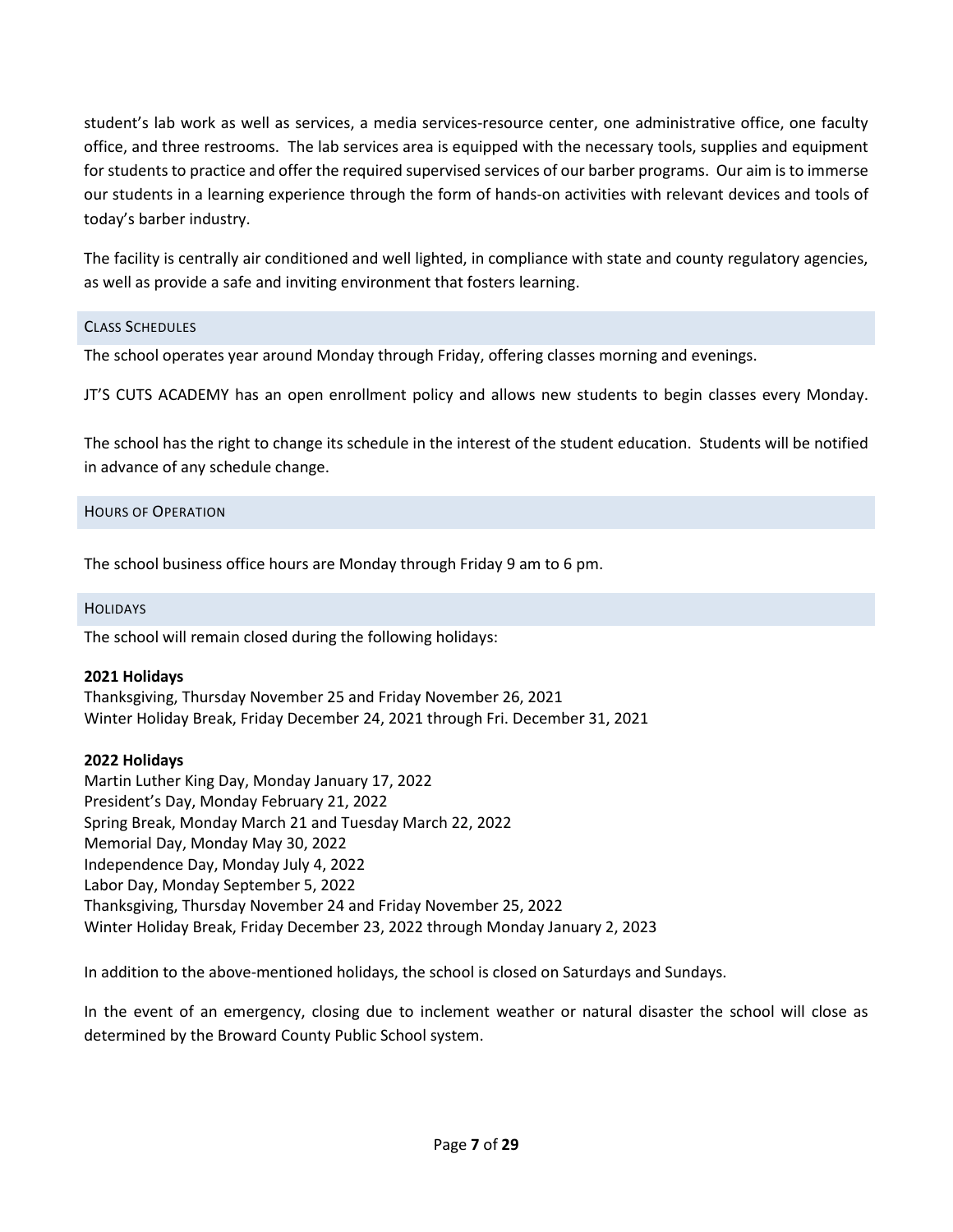### <span id="page-7-0"></span>**ADMISSIONS**

#### <span id="page-7-1"></span>ADMISSION REQUIREMENTS AND PROCEDURES

Prospect students must comply with the following requirements in order to enroll:

- $\checkmark$  Present a valid picture ID.
- $\checkmark$  Present a high school diploma or GED.
- $\checkmark$  Prospective students that do not possess a high school diploma or GED must pass a Wonderlic Ability to Benefit Test (ATB). Minimum passing scores are 200 for Verbal and 210 for Quantitative.
- $\checkmark$  Prospective students with foreign high school credentials must present it along with an official translation and evaluation by a Florida approved agency or individual. For a listing visit the American Translators Association at [www.atanet.org](http://www.atanet.org/)
- $\checkmark$  Submit a completed application and corresponding fees.
- $\checkmark$  Successfully complete an interview with a representative of the admissions department.
- $\checkmark$  Student must be at least 16 years old to be accepted and not currently attending high school. Parental consent is required for students under 18.

#### <span id="page-7-2"></span>TRANSFER OF CREDITS

#### <span id="page-7-3"></span>**Transfer of Credits for Studies in Other Institutions**

JT'S CUTS ACADEMY gives credit for studies at other institutions that are accredited by an agency recognized by the U.S. Department of Education or whose acceptance is required by a state or federal approving agency. The students shall provide an official transcript of credit, which will be evaluated by JT'S CUTS ACADEMY. Courses for transfer must have been passed with a minimum 75% (2.0). Students are allowed to transfer up to 75% of the hours of a program of enrollment, for at least 25% of the hours must be completed at JT's Cuts Academy.

#### <span id="page-7-4"></span>**Transfer of Credits between programs within JT'S CUTS ACADEMY**

JT's Cuts Academy does not allow transfer of hours within the programs at our institution. Students that have successfully completed the Restricted Barber Program are welcome to enroll in the Barber Program to complete the chemical instruction and practice in order to apply for the Florida Barber License Examination.

#### <span id="page-7-5"></span>**Transfer of Credits earned at JT'S CUTS ACADEMY to another Institution**

Transfer of credits earned at JT'S CUTS ACADEMY is at the discretion of the accepting institution. It is the student's responsibility to confirm whether or not credits will be accepted by another institution of the student's choice.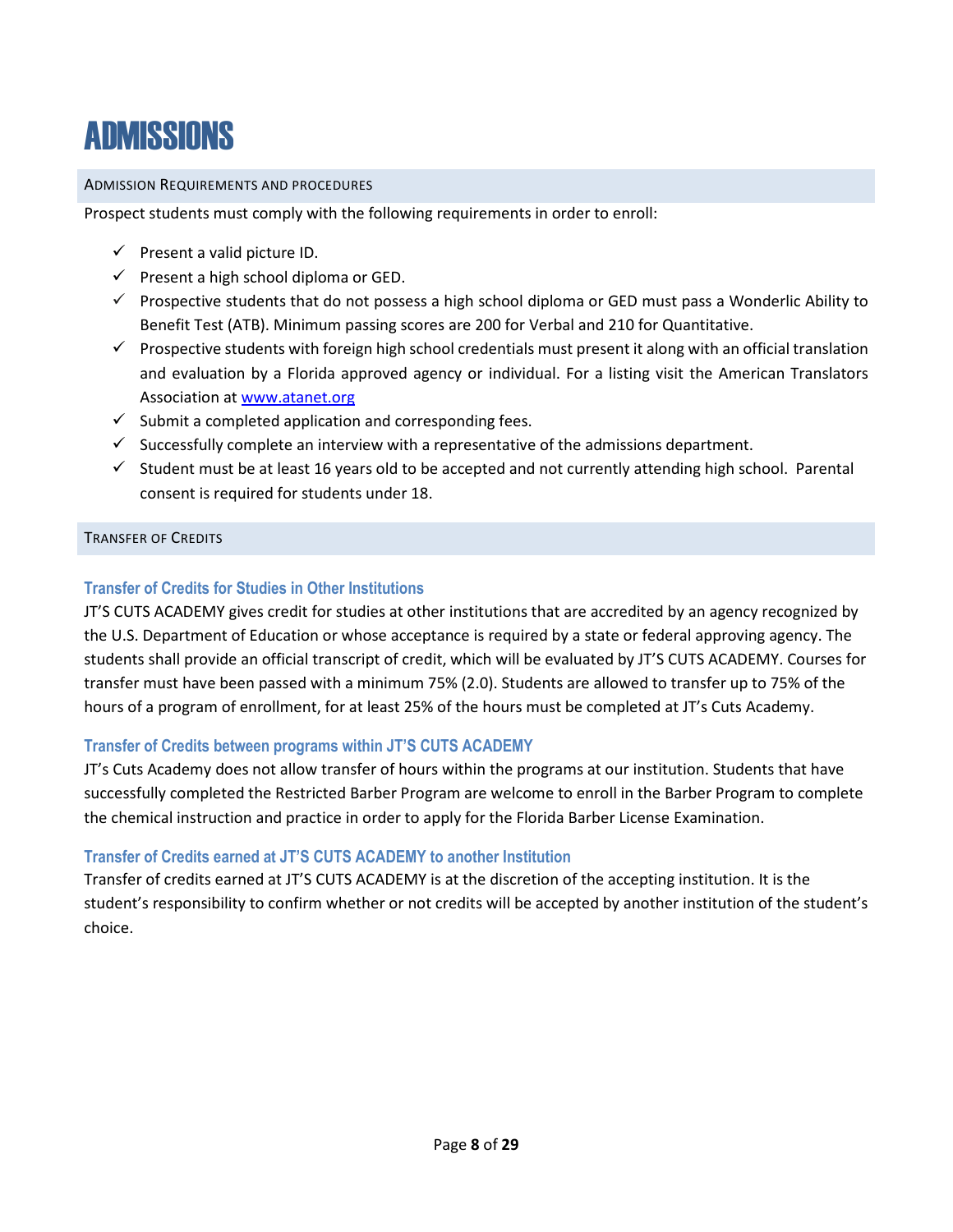# <span id="page-8-0"></span>FINANCIAL SERVICES

#### <span id="page-8-1"></span>STUDENT FINANCIAL ASSISTANCE

All tuition, fees, and related costs of the program of enrollment are included in this catalog and are due prior to the scheduled start-date of a student's course(s), unless the student has made an arrangement for monthly payments. A complete fulfillment of payment obligations is a condition for graduation.

At the time of enrollment, students may select from the following payment options:

- $\checkmark$  Full payment at time of signing enrollment agreement.
- $\checkmark$  Registration fee at the time of signing enrollment agreement with balance paid prior to starting date.
- $\checkmark$  Registration fee at time of signing enrollment agreement with balance paid prior to graduation following an agreed payment plan.

#### <span id="page-8-2"></span>PAYMENT PLAN

Students that have signed a payment plan with the school must make such payments on Monday's unless a different arrangement has been agreed. A \$25 late fee with be assessed when payments are not received by the agreed due date.

#### <span id="page-8-3"></span>FINANCIAL COUNSELING

Financial counseling services related to the payment of a program of study are available to prospective and current students through the school's Financial Services Representative.

#### <span id="page-8-4"></span>FEDERAL FINANCIAL AID

JT's Cuts Academy does not offer Federal Financial Aid.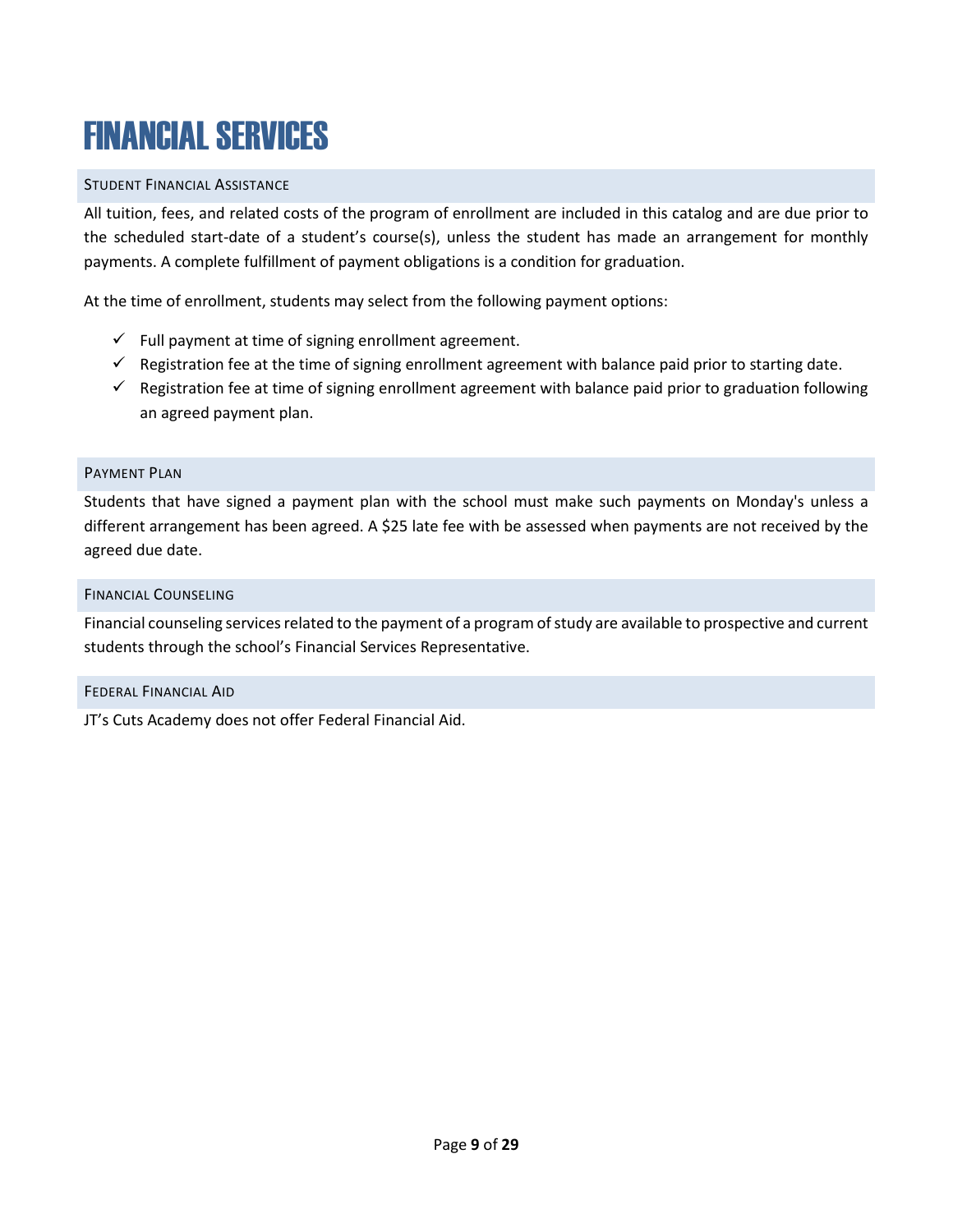# <span id="page-9-0"></span>CANCELLATION AND REFUND POLICY

The Enrollment Agreement constitutes a binding contract once it has been signed by the student and institution's official.

Should a student's enrollment be terminated or cancelled for any reason after class start, all refunds will be made according to the following refund policy.

#### <span id="page-9-1"></span>REFUND POLICY

Should student be terminated or cancel for any reason, all refunds will be made according to the following refund schedule:

- 1. Cancellation must be made in person or by certified mail.
- 2. All monies will be refunded if the school does not accept the applicant or if the student cancels within three (3) business days after signing the Student Enrollment Agreement and making initial payment.
- 3. Cancellation after the 3<sup>rd</sup> business day, but before the second class, will result in a refund of all monies paid, with the exception of the registration fee.
- 4. Cancellation after first day of attendance, through 50% completion of the program, will result in a Pro Rata refund computed on the number of hours completed to the total program hours.
- 5. Cancellation after completing more than 50% of the program will result in no refund.
- 6. Termination Date: The Termination date for refund computation purposes is the last date of actual attendance by the student unless earlier written notice is received.
- 7. Refunds will be made within 30 days of termination or receipt of Cancellation Notice.
- 8. Cancellation of classes by the institution after attendance has begun will result in 100 percent refund.
- 9. Should the prospective student not meet the entrance requirements it will result in 100 percent refund, if applicable.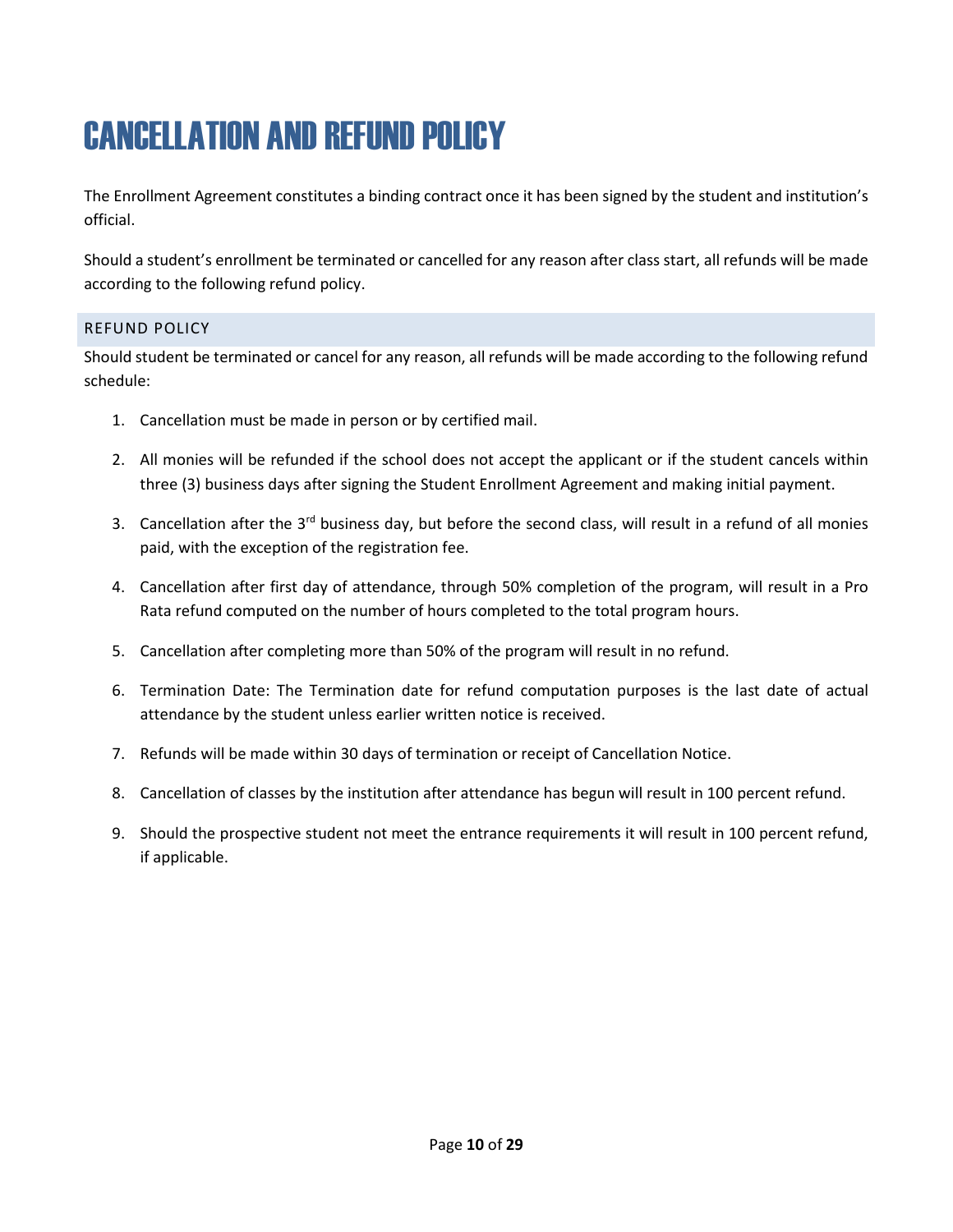# <span id="page-10-0"></span>ACADEMIC POLICY AND PROCEDURES

#### <span id="page-10-1"></span>EVALUATION SYSTEM

The School establishes its evaluations based on the results of the program theoretical and practical examinations.

<span id="page-10-2"></span>

#### <span id="page-10-3"></span>GRADE ASSIGNMENTS

Theory grades are assigned based on the academic scores of exams administrated at the end of each chapter and by the assigned projects related to the corresponding theoretical content of the chapter. Practical grades are assigned based on the student's ability to perform the practical evaluations.

#### <span id="page-10-4"></span>PRACTICAL SERVICES AND ATTENDANCE

Students are involved in hands on activities in order to achieve the skills and practice required for their field of employment. Both barber programs have specific number of laboratory/practical services and theory hours to be completed satisfactorily as requirement for graduation. During those hours, students will be assigned services by their instructor that need to be completed as expected, whether manikins' practice or providing services to clientele. Attendance hours are to be earned by the student for attending theory class or working in specific activities during lab/services, as specified by the instructor. Students that are not participating in the theory, lab/services are specified by the instructor, will not receive hours towards their attendance. Students that are not willing to do their work as per the instructor will be sent home for the day, without receiving attendance hours.

#### <span id="page-10-5"></span>**DEFINITIONS**

Program and courses duration are measured in clock hours.

One clock hour constitutes 50 minutes of directed, supervised instruction and a 10-minute break.

A period of enrollment or payment obligation: the entire program.

#### <span id="page-10-6"></span>COURSE NUMBERING SYSTEM

Course numbers are based on course codes established by the institution and do not relate to state common course numbering systems. The course numbering system consists of an alpha prefix followed by a digit course number. The Alpha Prefix identifies the academic discipline. The numbers identify the course.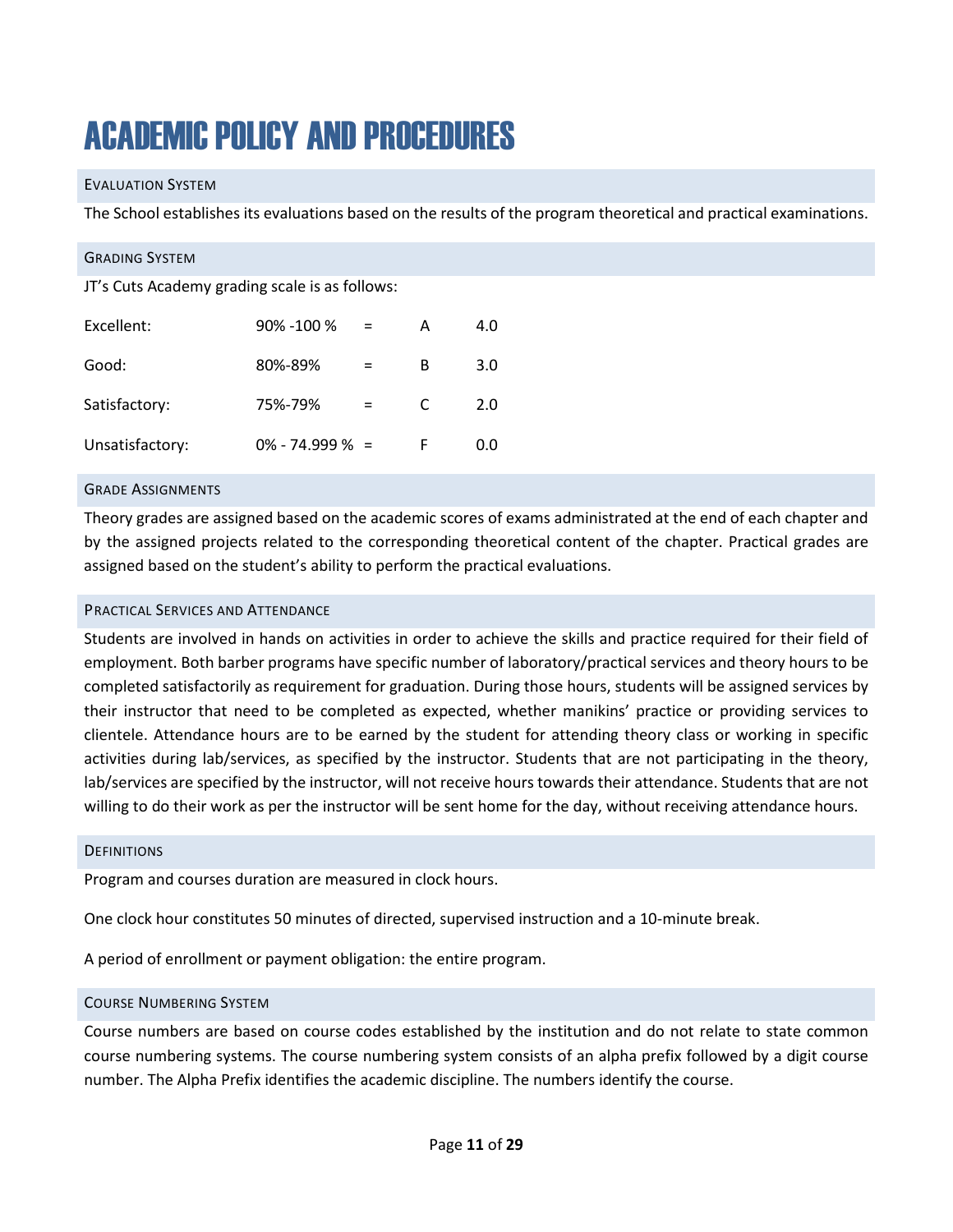<span id="page-11-0"></span>

| <b>PREFIXES</b> |                                                                                                              |
|-----------------|--------------------------------------------------------------------------------------------------------------|
| BST             | <b>Barbering</b>                                                                                             |
| <b>RST</b>      | <b>Restricted Barber</b>                                                                                     |
|                 | <b>GRADUATION REQUIREMENTS</b>                                                                               |
|                 | In order to graduate from a program, a student must ashieve a sumulative CDA of 75% and a minimum attendance |

<span id="page-11-1"></span>In order to graduate from a program, a student must achieve a cumulative GPA of 75% and a minimum attendance of 67% as per the institution's SAP policy. In addition, the student must fulfill all financial obligations as stated in the Enrollment Agreement.

#### <span id="page-11-2"></span>ACADEMIC ADVISING

Instructors are available for student academic advising with assistance in any areas of academic concern. Students falling behind in academics will be provided tutoring/advising in order to assist them to successfully complete their program of enrollment. Students are also free to direct any of their questions to appropriate staff members. Students may request a tutoring/advising session directly with their instructor.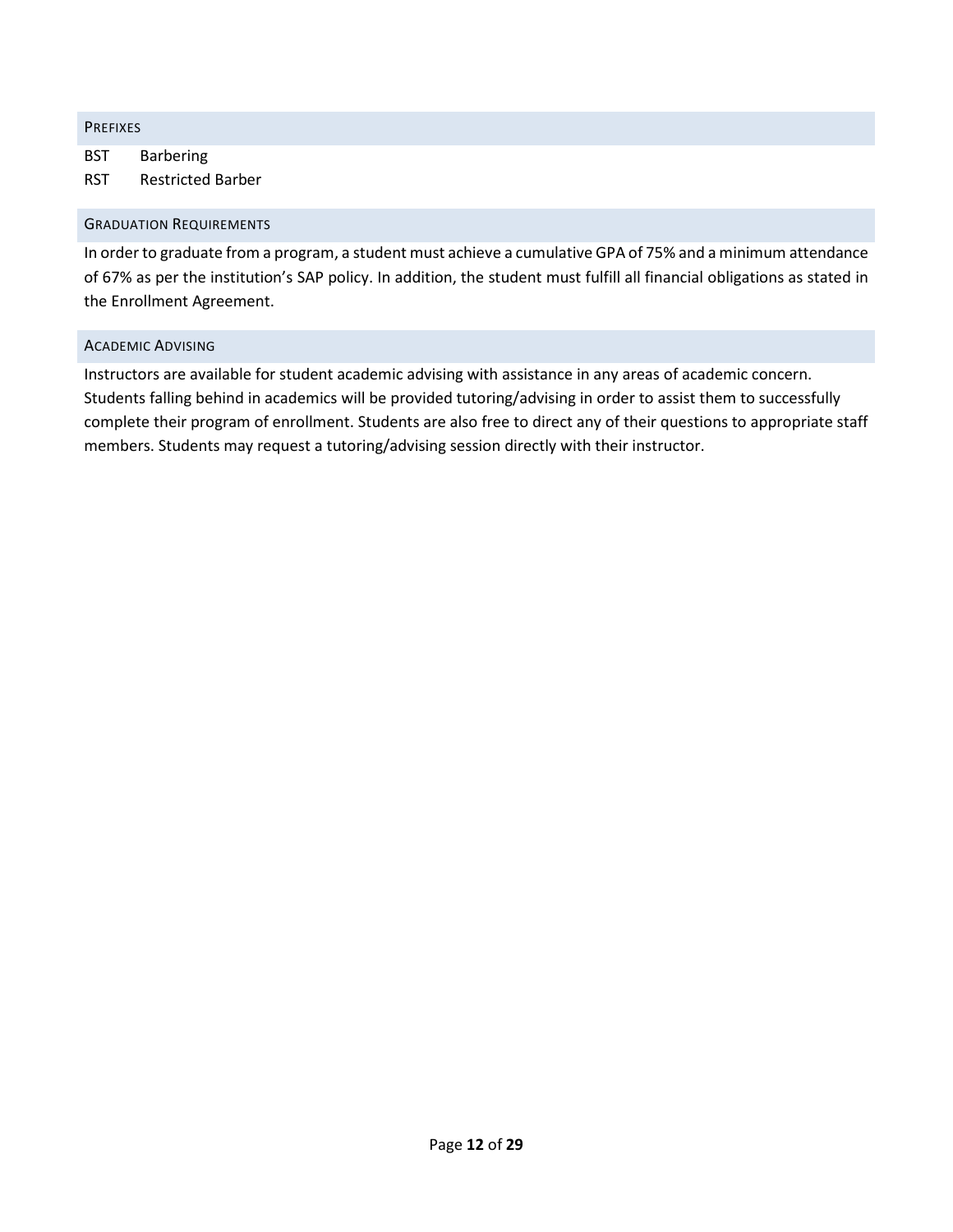# <span id="page-12-0"></span>SATISFACTORY ACADEMIC POLICY (SAP)

#### <span id="page-12-1"></span>SATISFACTORY ACADEMIC POLICY (SAP)

Satisfactory progress is defined by the average attendance and academic progress maintained by the student.

Students are evaluated academically and attendance-wise in evaluation periods as follows:

| Barber Program                                                   |
|------------------------------------------------------------------|
| $1st$ Period of SAP Evaluation – 450 hours (scheduled)           |
| 2 <sup>nd</sup> Period of SAP Evaluation - 900 hours (scheduled) |
| 3rd Period of SAP Evaluation - 1200 hours (scheduled)            |
|                                                                  |

Restricted Barber Program  $1<sup>st</sup>$  Period of SAP Evaluation – 450 hours (scheduled) 2<sup>nd</sup> Period of SAP Evaluation – 900 hours (scheduled)

Students are required to meet the standards of academic progress that are outlined in the sections below to determine that the standards are met. These standards have multiple components (qualitative and quantitative measurements) that include a minimum cumulative grade point average requirement (CGPA); a minimum successful completion rate based on all clock hours scheduled; and a maximum time frame requirement.

#### <span id="page-12-2"></span>**SAP - Quantitative Criteria**

Students must complete at least 67% of the scheduled clock hours of the corresponding evaluation period in order to remain compliance with the institution's SAP Policy. Clock hour progression will be based on a cumulative total of scheduled hours to earned hours. For example, a student that is in a SAP evaluation period of 450 clock hours is required to successfully complete a minimum of 302 clock hours (450 x 67% = 302).

#### <span id="page-12-3"></span>**SAP - Qualitative Criteria**

Under the qualitative criteria, to make Satisfactory Academic Progress (SAP), the student must demonstrate a minimum overall cumulative grade point average (CGPA) of 2.0 (75%) at the end of the SAP evaluation period being considered.

#### <span id="page-12-4"></span>**SAP – Evaluation and Academic Probation**

A student who fails to establish or maintain Satisfactory Academic Progress (fails to meet the SAP Quantitative criteria or SAP Qualitative criteria) will be placed on academic probation and maintain this status of academic probation during the following SAP evaluation period. At the end of the period in which the student is on probation, the SAP criteria will be recalculated. A student will be removed from academic probation only if the student has successfully complied with the SAP criteria. A student that does not come out of probation within one evaluating period will be withdrawn by the school.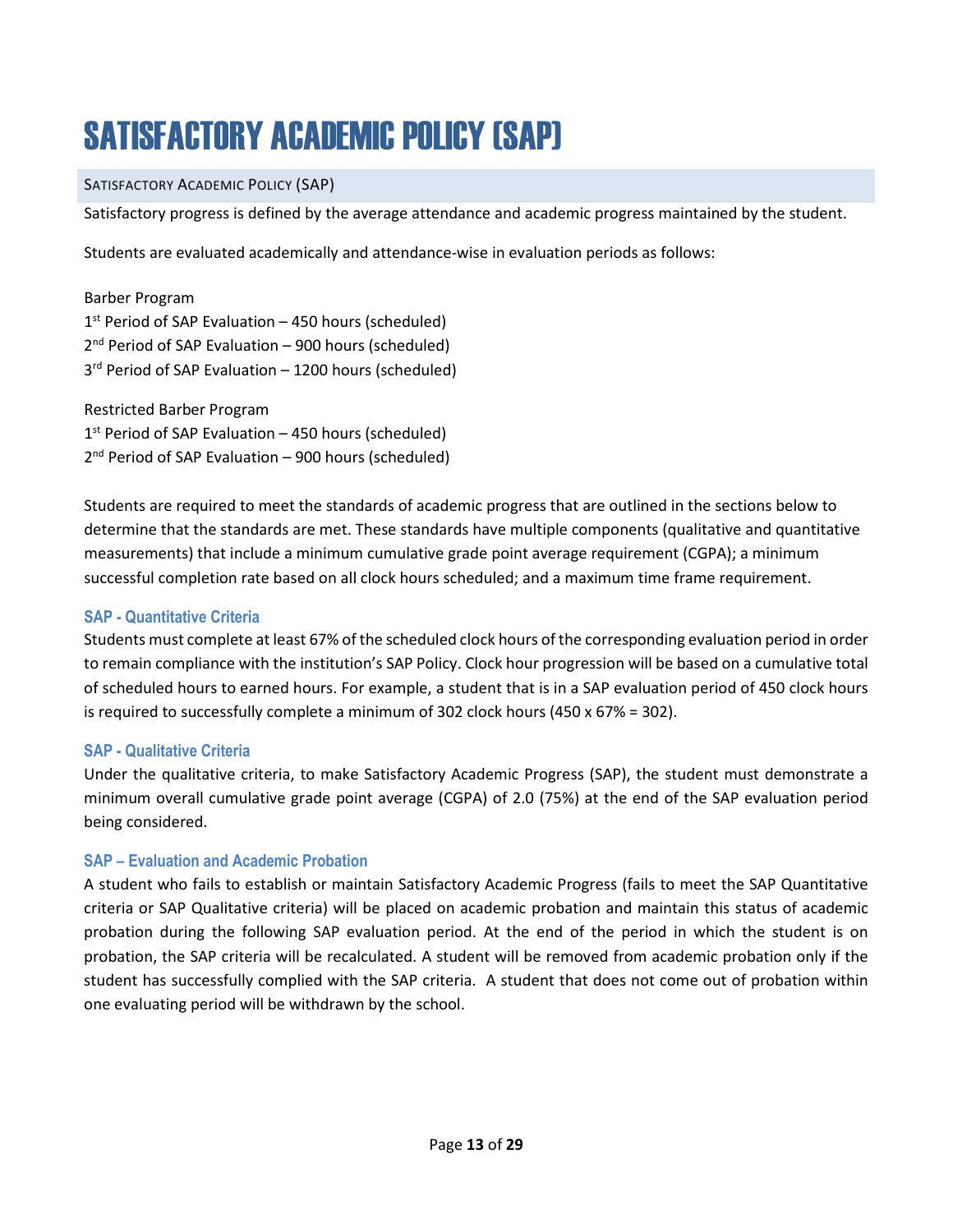#### <span id="page-13-0"></span>**SAP - Evaluation and Timeframe to Complete (MTF) Policy**

The maximum allowable timeframe for students to remain active in a program of enrollment is equal to 150% of the total length of the program. A student that riches the 150% of scheduled hours without having completed successfully the program will be withdrawn from the institution.

#### <span id="page-13-1"></span>**SAP - Appeals**

Any student who has been placed on academic probation but who feels that there were mitigating circumstances that caused him or her to fail the SAP standard, may file a written appeal with supporting documentation to the School's President, who will make a final decision regarding about the student's appeal within 5 days, providing the student with a written response. If the student's appeal is granted, the student will be considered to be making satisfactory academic progress.

#### <span id="page-13-2"></span>**Academic Dismissal**

Any student who has been academically dismissed will not be considered for readmission to the institution until 6 months have passed. The student will have to reapply for admission, satisfy all admissions criteria in effect at the time, and satisfy any outstanding financial obligations to the institution. Courses successfully completed in the prior enrollment will be considered for transfer onto the new enrollment.

#### <span id="page-13-3"></span>**Academic Honesty**

Students must submit work that represents their original words or ideas. Students must make it clear the extent to which external sources are used. Words or ideas that require citation include, but are not limited to, all hard copy or electronic publications, whether copyrighted or not, and all verbal or visual communication when the content of such communication clearly originates from an identifiable source.

It is possible that an act of academic misconduct may not be discovered until credits are issued. In such a case, the school reserves the right to revoke credits based on discovery of improper scholarly conduct. Individual instructors may fail a student for an examination, assignment or course that contains a violation of the school's academic honesty policy. The instructor may refer the circumstances to the school's president for review and final action.

The School's Director of Education may expel a student for cheating or plagiarism. Students will receive credit only for their own original work. Plagiarism is grounds for dismissal from the institution.

### <span id="page-13-4"></span>PROCESS OF CORRECTIVE ACTION

#### <span id="page-13-5"></span>WARNING

In the event of non-compliance with school rules and regulations, academic attendance or professional image, a student will be issued a written warning. The student will be advised of the non-compliance issue and required corrective actions when applicable.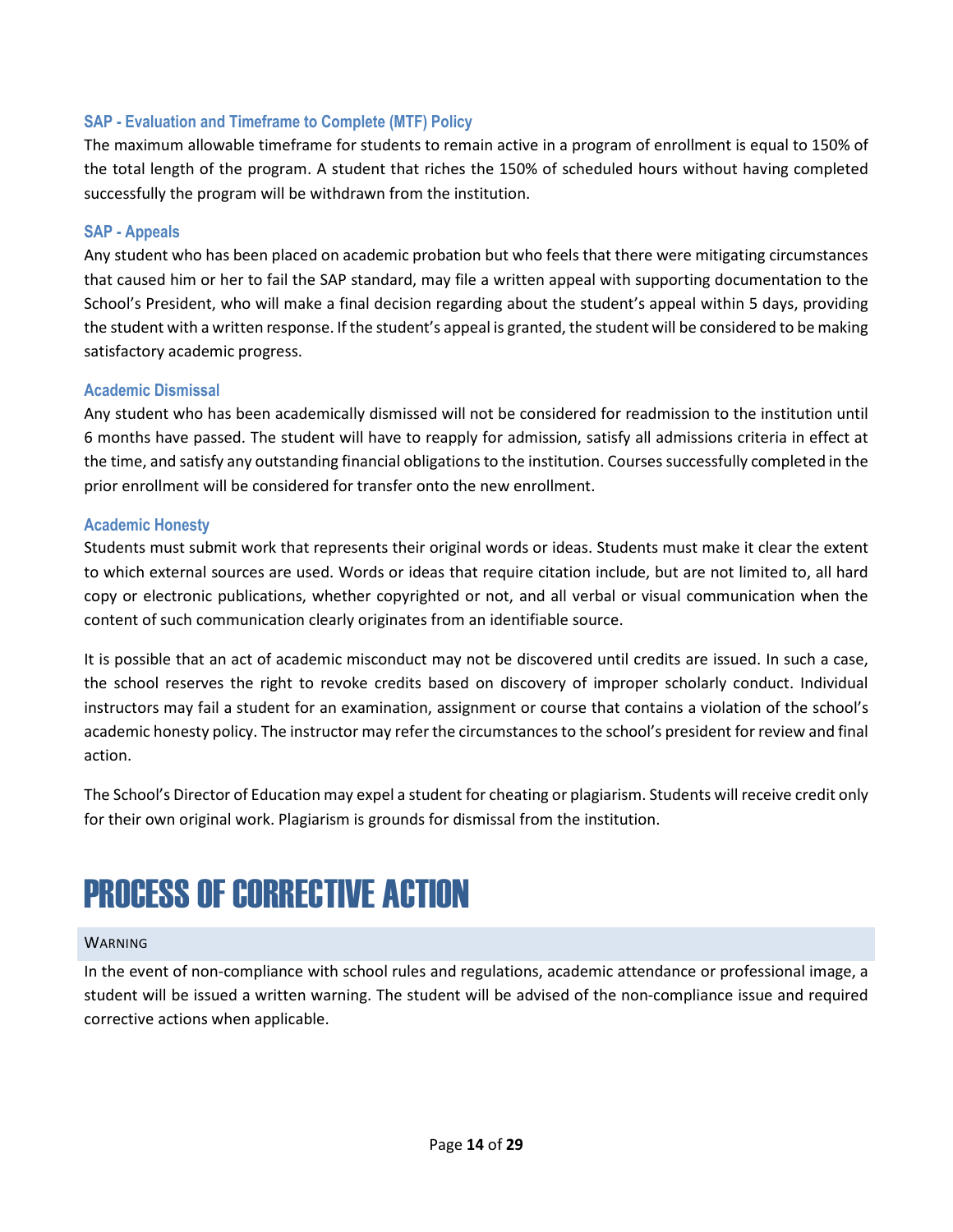#### <span id="page-14-0"></span>APPEAL PROCESS

All students have the right to appeal a decision that can harm his/her interests. Appeals must be received in written form within 10 days of dismissal.

The School's President will confer with the school's Education Director and arrive to a decision. The student will be notified in written of the final determination within 10 business days.

#### <span id="page-14-1"></span>READMISSION TO A PROGRAM

Any student who has been withdrawn will not be considered for readmission to the institution until 6 months have passed. The student will have to reapply for admission, satisfy all admissions criteria in effect at the time, and satisfy any outstanding financial obligations to the institution. Courses successfully completed in the prior enrollment will be considered for transfer onto the new enrollment when they apply.

#### <span id="page-14-2"></span>**SUSPENSION**

The institution reserves the right to suspend any student for lack of lack of payment, and/or breach of the rules and regulations of the School.

## <span id="page-14-3"></span>STUDENT RESPONSIBILITIES

#### <span id="page-14-4"></span>CLASS ATTENDANCE

Students are required to attend classes on a daily basis from Monday through Friday (may include Saturdays in the case classes have been also schedule for the weekend). Students that do not have attendance within a period of 14 consecutive days will be withdrawn from the school. Students may request a Leave of Absence (LOA) when in need to be out of the school for a period of time longer than 14 days due to reasonable circumstances such as family illness, disability, or emergency. See the policy on Leave of Absence listed in this catalog under the Student Services section.

Students are expected to arrive to class on time. Students that arrive 15 minutes late will not be permitted to enter the class until recess. Only the hours in attendance will be computed.

#### <span id="page-14-5"></span>CLASS BREAK

The class break is determined by the instructor and follows the catalog rule (10 minutes accumulated per hour). Classes breaks are determined by the instructor in charge. Students are to return to class on time in order to accumulate the attendance hours as expected. Students that do not come back from a break on time, may be sent home for the day.

#### <span id="page-14-6"></span>ADDITIONAL TRAINING COST

Students are advised to attend classes and participate as directed by their instructors in order to assure completion of their program within the scheduled duration hours (see program duration specified in catalog and enrollment agreement).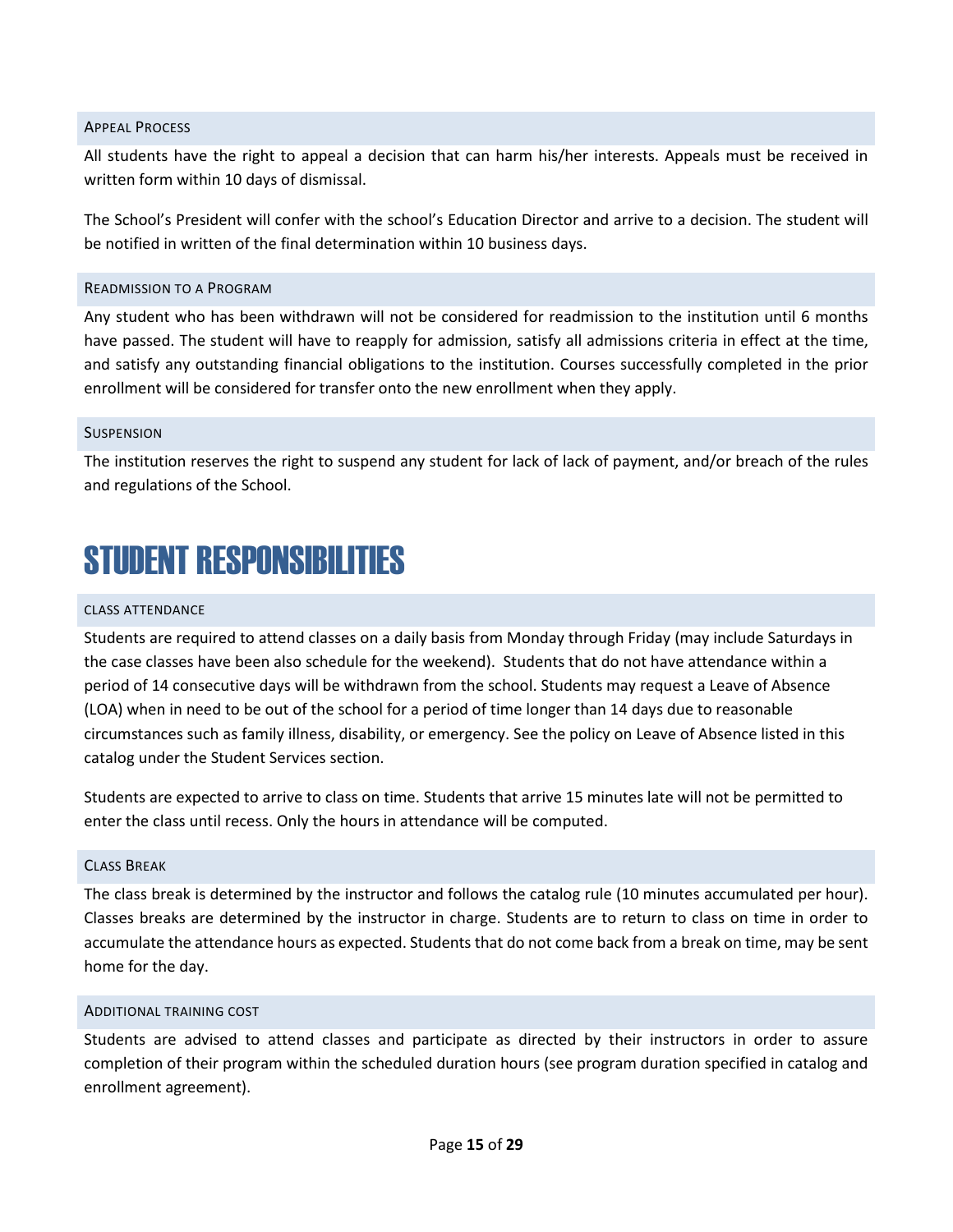Students still in school beyond the total number of hours scheduled for their program of study as per their enrollment agreement will be required to pay a tuition charge for every extra hour attended. The cost of each additional hour of instruction is calculated as the cost of tuition divided by the number of hours of enrollment, based on the fees disclosed in the student's enrollment agreement contract.

This same fee is charged to students attending classes as a review for Barber License Examination.

Students that do not successfully complete their program before reaching 150% of total hours will be automatically withdrawn as per the Satisfactory Academic Policy included in this school catalog.

#### <span id="page-15-0"></span>LEAVE OF ABSENCE

A Leave of Absence (LOA) may be granted for reasonable causes like personal and family illness, disability, or emergency for students with a reasonable expectation to return and resume their program of study. An (LOA) must be requested in writing using the school's Leave of Absence Form prior to the beginning of the proposed requested leave. The request must include the reason for the request, the student signature as well as the date requested.

A leave of absence must be approved by Student Services and may not exceed 180 days. The number of days of a LOA are calculated as continuous calendar days including weekends, holidays and breaks.

If a student fails to return from the leave of absence as scheduled, he or she will be considered withdrawn with the last day of attendance being the last day attended before starting the LOA.

The institution may grant a student multiple leaves of absence as long as the total number of days for all leaves does not exceed 180 days within a 12-month period which starts with the first day of the first LOA granted.

In the event of unforeseen circumstances, the institution may grant a leave of absence without having the request form in advance. The student would need then to complete the request form before the end of the LOA granting period, as well as to present any necessary documentation.

Students that are not in regular attendance jeopardize the quality of their education. Therefore, a leave of absence is discouraged.

#### <span id="page-15-1"></span>CODE OF CONDUCT

The following code of conduct applies to all students at our institution:

1. - Students are to bring the corresponding textbooks, educational equipment, and all necessary material to the school daily.

2. - All students must be punctual to class. Student punctuality is essential for the students' graduation, and to gain all the knowledge required for the profession and preparation for state board exam. Instructors are not to repeat course content and carry on with the curriculum as planned, and students are not to expect the instructor to delay the class group because he/she is missing the class or portion of class.

3.- Students are required clock in and out. When a student misses' theory they will miss that hour from attendance, that will be required to make up for graduation. A student that needs to leave school early must inform the instructor and clock out according to the time left.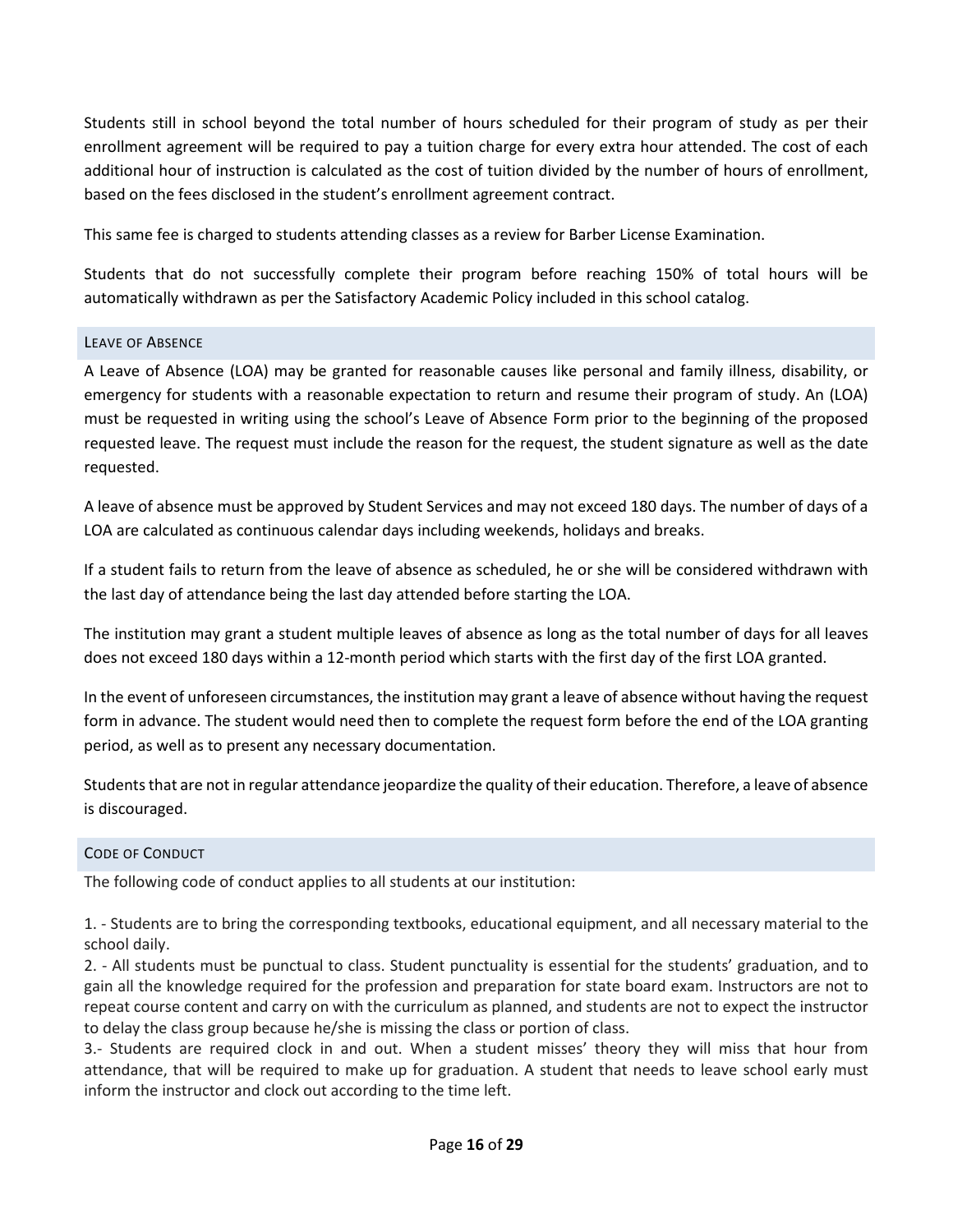4. Students may not disrupt class with the use of mobile phones, text messaging, laptops, touch pads, iPad, iPod, headphones, music devices and all other electronic devices. None of these electronic devices are permitted while in theory including workbook review and/or any other methods of teaching from the instructor during class and/or examination including clinical floor. Electronic equipment is to be placed in a non-conspicuous place to be able to give your attention to the theory that is being instructed for graduation.

5. Cellular phones may be used for music during classroom practical with one earpiece onto the ear so that other students do not hear the music of student's choice but still can hear the instructor's instruction and or emergency procedures. Cellular phones are not allowed when students conducted clinical activities.

6. In theory classes, all students must participate by having their textbook, workbook, notebook, and all necessary materials to write down all necessary information, otherwise will be signed out of theory.

7. - In case of absence, the student will be responsible to obtain the covered material from a classmate or instructor, in order to maintain his/her daily progress.

8. - The institution will make reasonable arrangements for the recovery of hours and work missed. It is encouraged that all students take advantage of this option.

9. - In case of absence due to medical conditions, a medical certificate is required.

10. – The School provides a comfortable atmosphere, free of intimidations hostilities or other offenses. Conduct such as sexual harassment, or any type of physical or verbal threat that interferes with educational development of the student will not be tolerated. Fights, arguments, foul language to students, staff or clientele is not tolerated and will result of early dismissal for the day with the hours missed. Hours missed must be made up for graduation requirements. Misbehaving may result in a written warning, suspension and/or withdrawal from school.

11. – Student must pay all financial obligations in due time as per the enrollment agreement.

12. – Visits from children and/or relatives and friends are not allowed on campus.

13. – The student who is caught destroying or damaging school property will be expelled and/or legally processed. 14. – The Institution does not allow sales, promotions, or any other forms of commercial activities within the premises. The student who participates in these practices may be suspended or dismissed from the school.

15.- School uniforms are to be well cared and worn daily in order to stay in school to participate in theory, exams, practical and school field trips. If student does not, he/she will be advised to leave and return the same or following business day and advised of the missed hours to be made up in order to meet the graduation date.

16.- Students are to perform services are indicated by their instructor. A student still to complete lab/service hours at the school is to always accept to provide services to clientele, even when that specific requirement has been achieved (number of services for that specific service). This may be the case when no other student is available at that time to serve a client in need of the service he/she can perform.

17. This is a drugfree school, no exceptions. If Instructor or administrative staff detects students under the influence or handling anything improper as such, it will result in written warning, suspension and/or withdrawal from school.

18. Students should respect their peers' right to learn. All interactions should be with courtesy and respect. Disruptive student behavior that interferes with fellow students' ability to concentrate and learn in the classroom, or that impedes an instructor in conducting class or a speaker in making a presentation, are considered violations of this code.

19. Students also are expected to exhibit behaviors that uphold the essential values of the school and community. Physically harming or contributing to the harming of another person or property will not be tolerated.

20. Students are expected to respect the time requirements of their programs and their instructors.

21. Attendance and academic progress are mandatory requirements for this program. Violations of any attendance and/or academic policies may also result in disciplinary action as described in this document.

22. Anti-Hazing: JT's Cuts Academy strictly prohibits employees, students or student groups from condoning or participating in the activity of hazing. The State of Florida, Statute 1006.63 defines hazing as any action or situation that recklessly or intentionally endangers the mental or physical health or safety of a student for the purpose of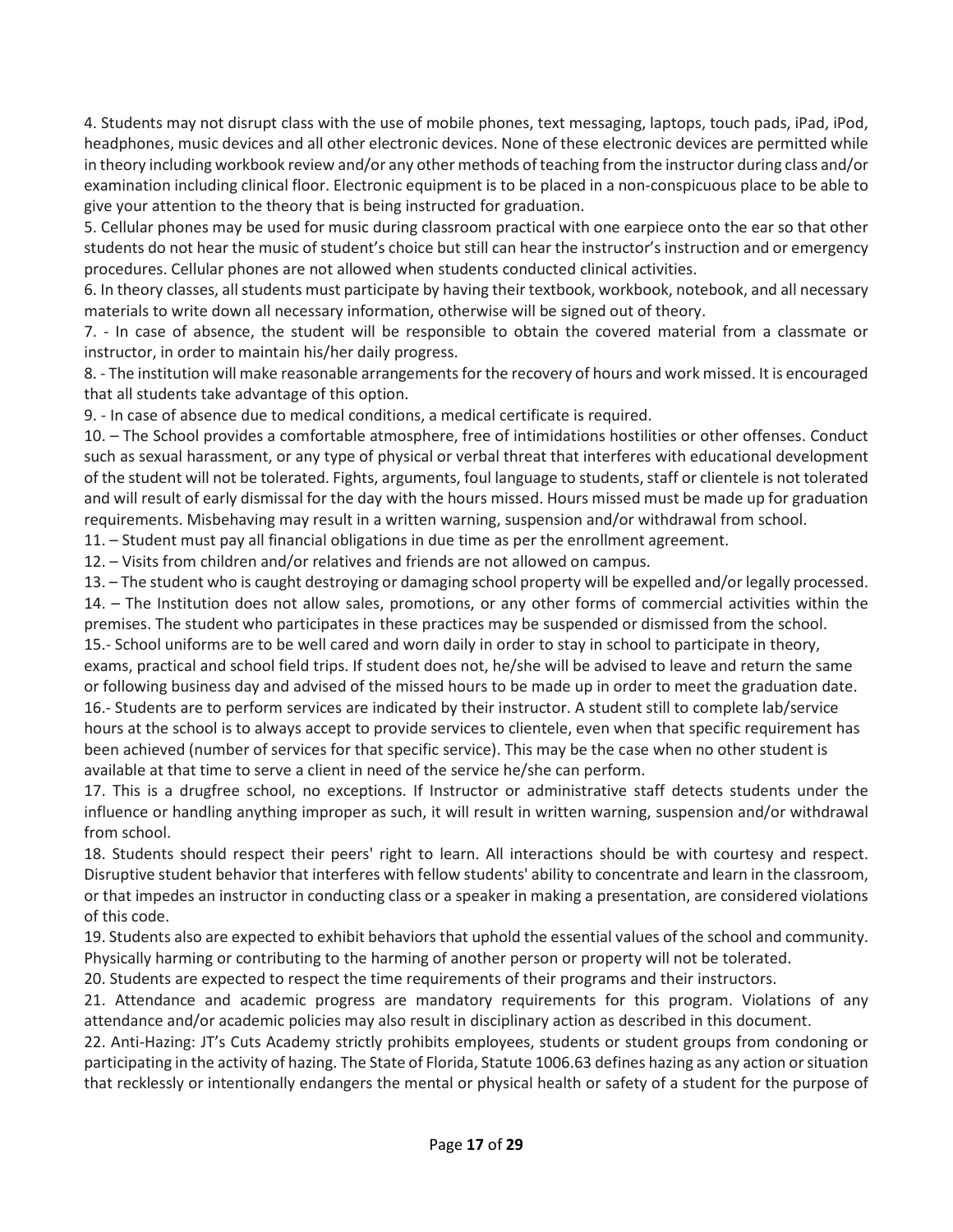initiation or admission into, or affiliation with any organization operating under the sanction of a postsecondary institution.

#### <span id="page-17-0"></span>PERSONAL PROPERTY

The student is responsible to identify and protect his/her personal belongings, materials, and equipment at all times. The school will not take any responsibility for lost or misplaced personal property.

#### <span id="page-17-1"></span>SMOKING, EATING AND DRINKING ON PREMISES

Smoking, eating, or drinking is not allowed in campus, except for the lounge-snack designated area. Students are encouraged to help maintain campus premises clean at all times.

#### <span id="page-17-2"></span>USING AND CARING FOR THE EQUIPMENT

Students are responsible for their materials and equipment. The equipment and implements of the school should be used gracefully in a suitable and professional manner. Any damage caused to equipment or malfunction detected must be immediately communicated to the school personnel.

### <span id="page-17-3"></span>STUDENT RIGHTS

#### <span id="page-17-4"></span>EQUALITY OF OPPORTUNITIES

JT'S CUTS ACADEMY does not discriminate students nor employees based on race, ethnic or national origin, sex, age, disability, religious believes, or social origins.

#### <span id="page-17-5"></span>DISCRIMINATION AND HARASSMENT POLICY

JT'S CUTS ACADEMY prohibits discrimination or harassment based on race, ethnic or national origin, religion, age, sex, color, physical or mental condition, marital status, or veteran status under any program or activity under its purview. Sexual harassment includes harassment based on gender, pregnancy, childbirth or related medical condition, and inappropriate conduct of a sexual nature.

#### <span id="page-17-6"></span>STUDENT RIGHT'S TO KNOW

JT'S CUTS ACADEMY's students have access to records as provided under federal and state law. JT'S CUTS ACADEMY is in compliance with the Student Right to Know Act (PL 101-542). The school will provide students with copy of records; however, originals are required to stay at the institution.

#### <span id="page-17-7"></span>INFORMATION DISCLOSURE

In order to disclose student's personal information, written authorization from the student is required.

The school may provide student information to the Federal Department of Education (DOE), Commission for Independent Education (CIE), or Council on Occupational Education (COE), in accordance with all applicable laws and regulations.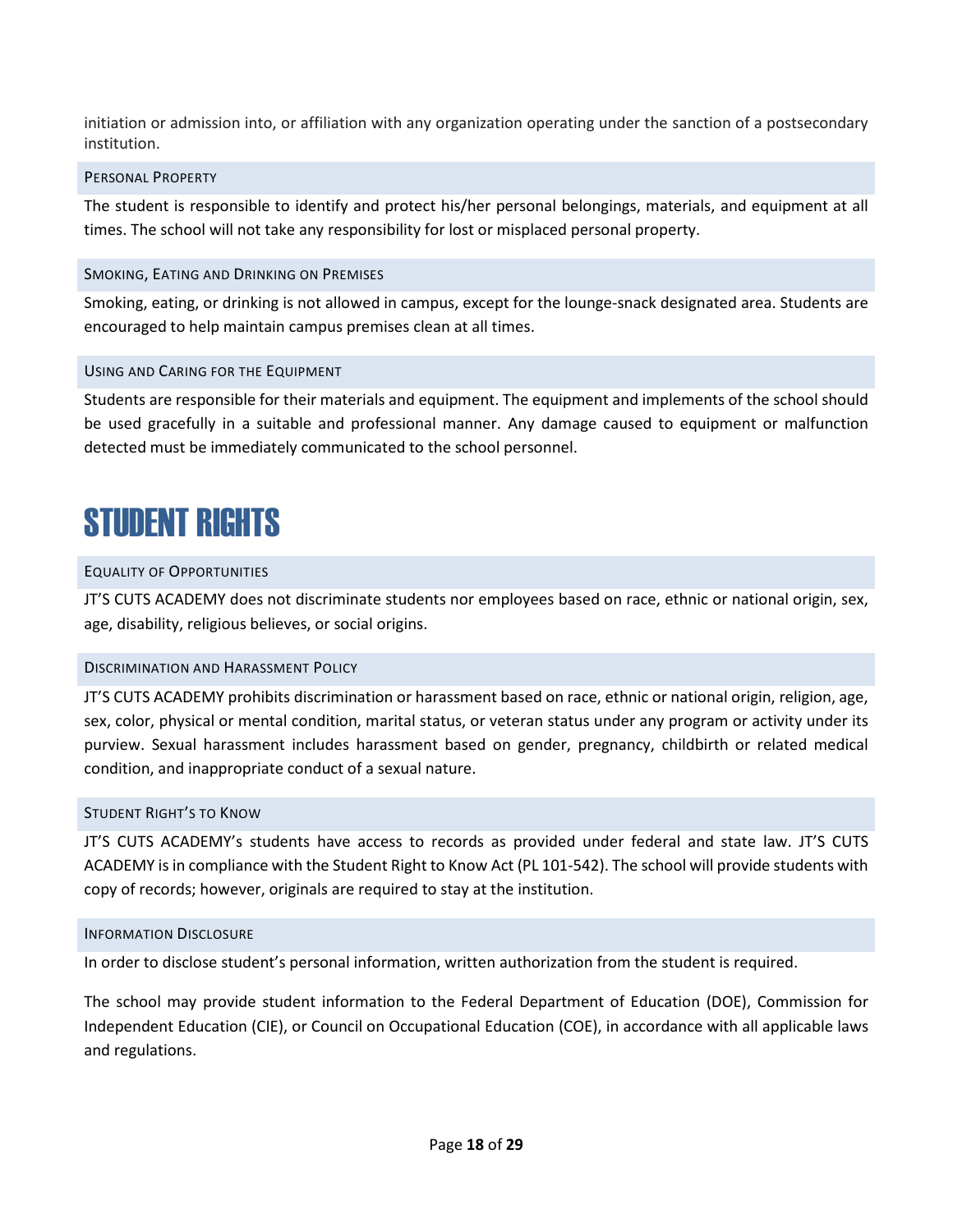#### <span id="page-18-0"></span>STUDENT PRIVACY RECORDS (ACT OF 1974)

The Federal Student Privacy Act of 1974 relates to the privacy of students, and it is designed to protect the privacy of their records. Students and parents of dependent students have the right to inspect and review the student's records. The School requires written authorization from the student or the designated representative before disclosing any individual information.

#### <span id="page-18-1"></span>MAINTENANCE OF STUDENT RECORDS

Official academic records are maintained in the by the Student Services Department. Included are admission applications and associated documentation, the records of grades and credits received in courses at this institution or accepted from other institutions; and other documents directly relating to the student's academic progress and status.

#### <span id="page-18-2"></span>STUDENT RECORDS DUPLICATES

The student may request a copy of his/her record in person or through a representative authorized by them in a written consent, provided that all financial obligations have been meet. Transcripts are maintained and available to students and regulatory agencies indefinitely. Financial records are held for seven (7) years.

#### <span id="page-18-3"></span>GRIEVANCE POLICY

The administration, faculty, and staff of JT'S CUTS ACADEMY maintain an open-door policy for students to voice their concerns or complaints.

JT'S CUTS ACADEMY grievance procedure is as follows:

- 1. The student attempts to handle the grievance with the instructor in a calm and professional manner.
- 2. If the grievance cannot be settled at this level, the student may ask for the intervention of the Student Services office to attempt to mediate, arbitrate, or rectify the situation. In most cases, complaints can be discharged at this level of intervention.
- 3. If a satisfactory result cannot be accomplished at this level, a written description of the grievance can be directed to the School President. The School President will evaluate the grievance and provide a written response within 10 business days.
- 4. In cases where the grievance is not settled at the institutional level, the student may contact the following regulatory agencies:

Florida Department of Education, Commission for Independent Education (CIE) 325 West Gaines Street, Suite 1414, Tallahassee, FL 32399-0400 Phone: (850) 245-3200, Toll free: (888) 224-6684 [www.fldoe.org/cie](http://www.fldoe.org/cie)

Council on Occupational Education (COE) 7840 Roswell Road, Building 300, Suite 325 Atlanta, GA 30350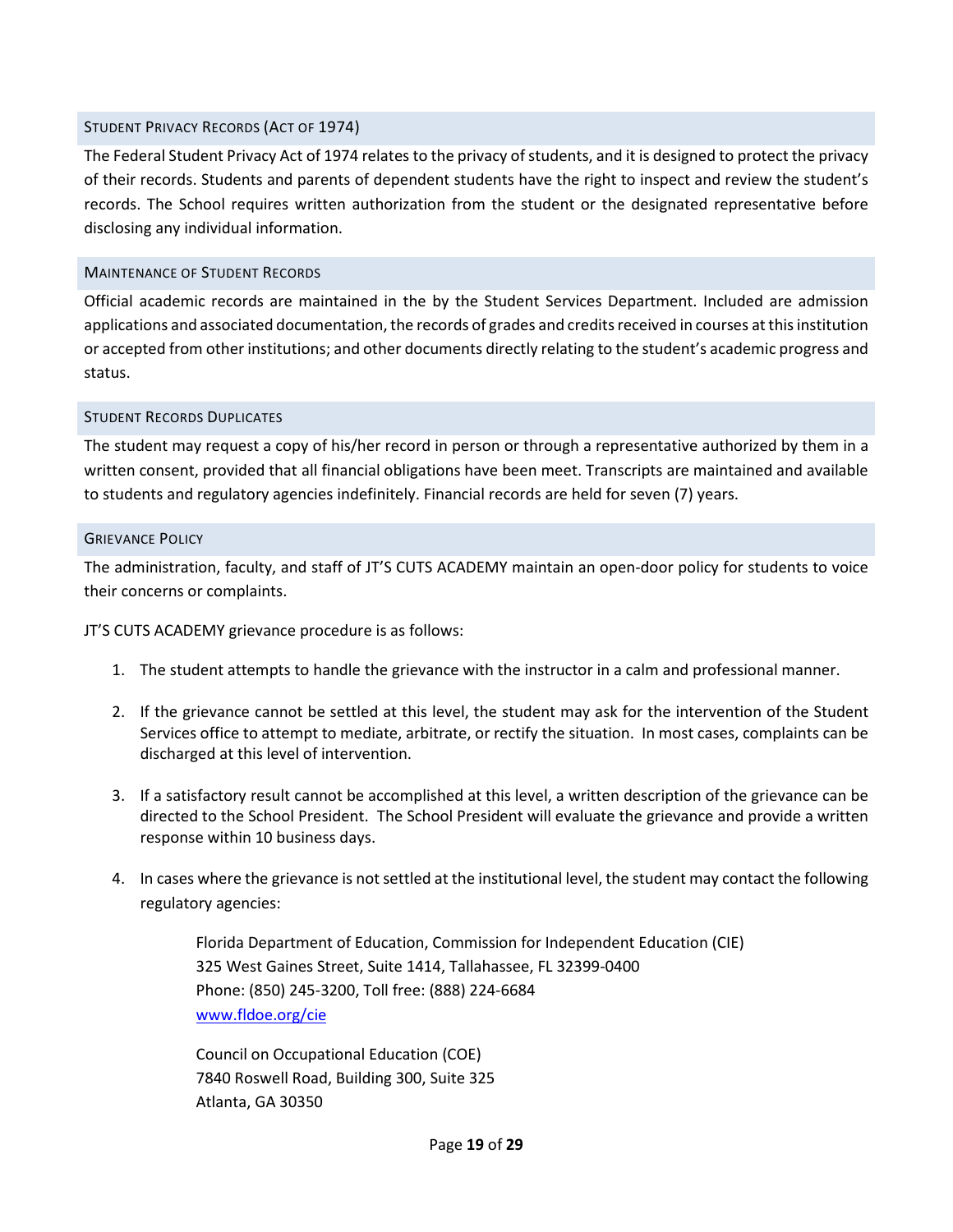Telephone (Local): 770-396-3898 Telephone (Toll-Free): 800-917-2081 Fax: 770-396-3790 <http://www.council.org/>

## <span id="page-19-0"></span>STUDENT SERVICES

#### <span id="page-19-1"></span>CAREER SERVICES

It is the policy of JT'S CUTS ACADEMY to assist students in finding employment upon graduation. Prior to and after graduation, the Student Services Department advises students on career development skills and assists them in finding employment in their chosen career field. **Although the school cannot guarantee employment or placement**, reasonable efforts will be made to assist students in securing suitable employment. This assistance is free and available to any student, regardless of when the student graduated.

#### <span id="page-19-2"></span>**COUNSELING**

Counseling is available to all students for career and academic reasons. Students with issues of a personal nature will be referred to local public or private agencies for professional assistance.

#### <span id="page-19-3"></span>MEDIA SERVICES RESOURCE CENTER

The school Media Center houses additional learning resources for active students and graduates. Resources include a computer connected to the internet, additional textbooks and reference materials. The media services resource center is open during normal business hours.

#### <span id="page-19-4"></span>**HOUSING**

JT'S CUTS ACADEMY does not offer housing for students, however, provides information and resources about local apartments and rental opportunities for students interested in living near the campus.

#### <span id="page-19-5"></span>TRANSCRIPT REQUESTS

Student transcripts are permanently maintained at the institution and are available from the Student Services Department. One official academic transcript is provided to each student upon program completion and satisfaction of all financial obligations to the school. Students may request, in writing, additional copies of transcripts for a fee. Provided a hold does not exist, a student may request a transcript from the Student Services Department by completing a transcript request form. Transcript requests may be made in person or by mail. There is a charge of \$25 for official transcripts, and \$5 for non-official transcripts. Official and non-official transcript may take between five (5) to ten (10) business days to process. Official and non-official transcripts will not be issued unless the student financial obligations to the school are current at the time of the request.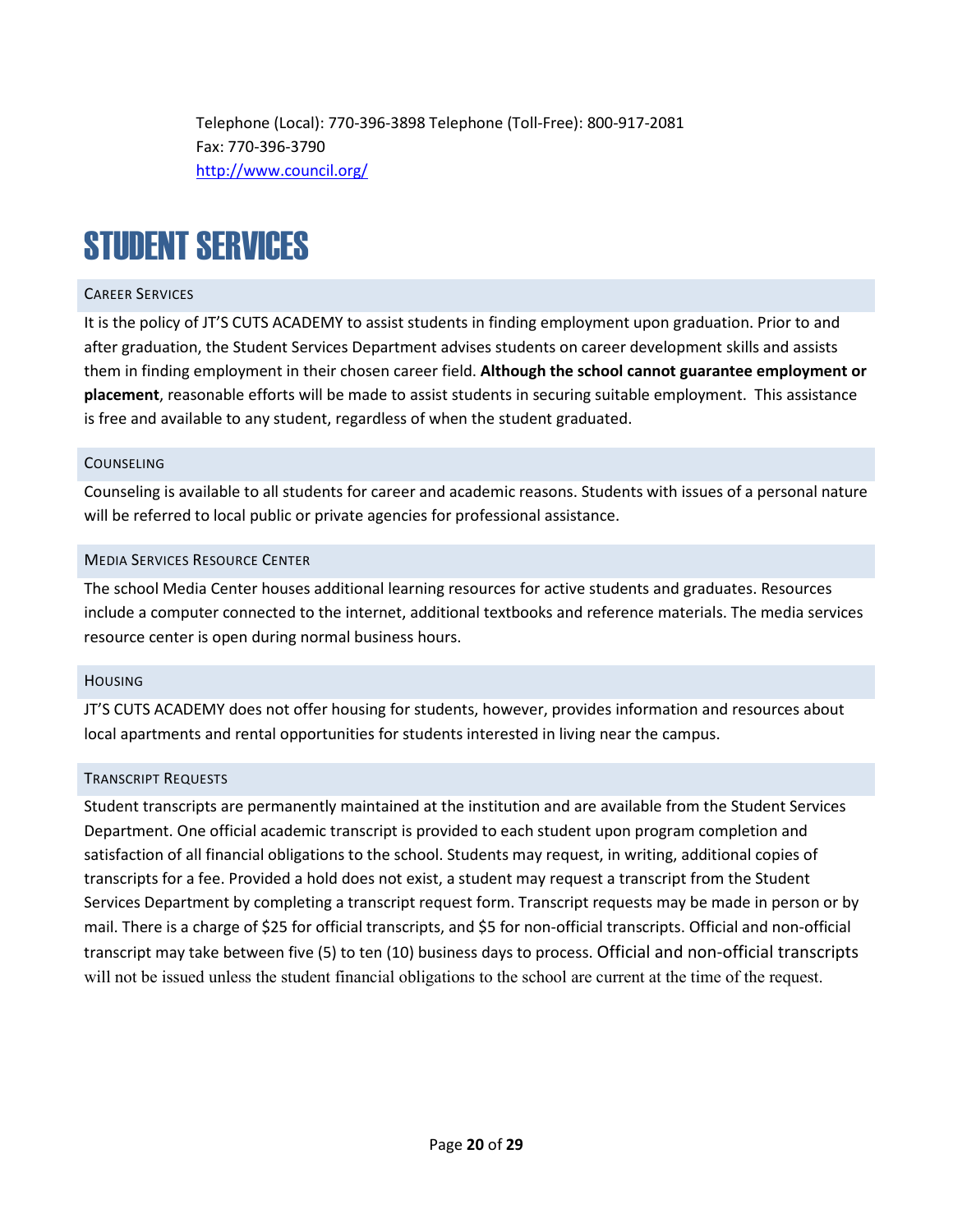### <span id="page-20-0"></span>BARBER PROGAM

#### 1200 CLOCK HOURS - 42 WEEKS

#### <span id="page-20-1"></span>PROGRAM OBJECTIVE

The objective of this program is to prepare students for the State of Florida Barber's Board Examination and become a Florida Licensed Barber, as well as to provide the necessary knowledge; skills and practice to assist them start a successful career in this field.

#### <span id="page-20-2"></span>PROGRAM DESCRIPTION

The Barber program will provide students with the knowledge and expertise necessary to work in a barbershop salon. This comprehensive program will provide its participants the proper training in all necessary areas.

#### <span id="page-20-3"></span>CREDENTIAL AWARDED

Upon successful completion of the program students receive a diploma.

#### <span id="page-20-4"></span>DELIVERY METHOD

This program is offered on campus only (not offered online).

#### <span id="page-20-5"></span>**DISCLOSURE**

After successful completion of the program, students must obtain a Florida Barber License in order to work.

#### <span id="page-20-6"></span>DURATION

This program has a duration of 1200 hours. Full time students complete the program in approximately 42 weeks. Part-time students complete the program in approximately 50 weeks.

#### <span id="page-20-7"></span>ADMISSION REQUIREMENTS

Prospect students must comply with the following requirements in order to enroll:

- Present a high school diploma or GED.
- Prospective students that do not possess a high school diploma or GED must pass a Wonderlic Ability to Benefit Test (ATB). Minimum passing scores are 200 for Verbal and 210 for Quantitative.
- Submit a completed application and corresponding fees.
- Successfully complete an interview with a representative of the admissions department.
- Student must be at least 16 years old to be accepted. Parental consent is required for students under 18.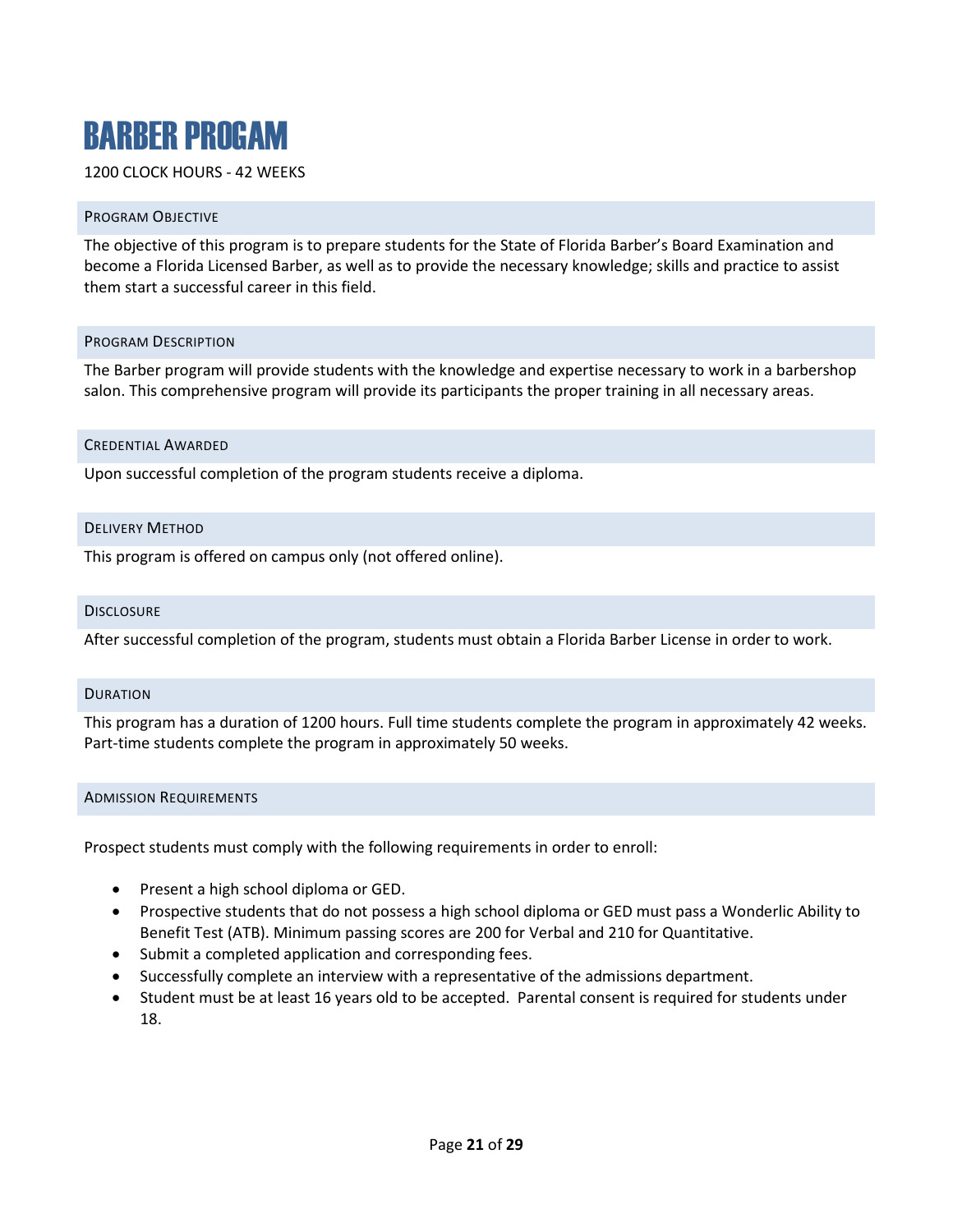#### <span id="page-21-0"></span>ELIGIBILITY REQUIREMENTS FOR A FLORIDA BARBER LICENSE

The examination for licensure to practice barbering with a barber license consists of a written examination. Applicants to this examination must achieve a passing grade in order to be eligible for a license to practice barbering. An applicant who has completed all requirements for examination and paid the fee specified in Rule 61G3-20.002, F.A.C., will be admitted to the examination for licensure.

We encourage students to learn about the current examination eligibility requirements by visiting the official site for the Florida Department of Business and Professional Regulation, Florida Barber's Board, Chapter 476, Florida Statutes page:

#### [http://www.myfloridalicense.com/dbpr/pro/barb/documents/printable\\_barber\\_lawbook.pdf](http://www.myfloridalicense.com/dbpr/pro/barb/documents/printable_barber_lawbook.pdf)

#### <span id="page-21-1"></span>PROGRAM COST

Registration Fee \$ 100 Tuition Fee \$ 5,800 Books & Supplies \$ 400 Other Costs \$0 Total Program Cost \$ 6,300

#### <span id="page-21-2"></span>PROGRAM OUTLINE

|                |                                      |       | Minimum Number of<br>Services Required for |
|----------------|--------------------------------------|-------|--------------------------------------------|
| Code           | Course Name                          | Hours | Graduation                                 |
| <b>BST-001</b> | Florida Laws and Rules               | 150   | 0                                          |
| <b>BST-002</b> | Safety, Sanitation and Sterilization | 325   | 200                                        |
| <b>BST-003</b> | Hair Structure and Chemistry         | 50    | 0                                          |
|                | <b>Hair Cutting</b>                  |       |                                            |
|                | a.l. Freehand                        | 200   | 30                                         |
| <b>BST-004</b> | a.II. Shear over comb                |       | 30                                         |
|                | a.III. Clipper over comb             |       | 30                                         |
|                | b. Style Cuts including blow drying  |       | 30                                         |
| <b>BST-005</b> | Shampooing                           | 75    | 55                                         |
|                | <b>Chemical Services</b>             | 350   | 120                                        |
| <b>BST-006</b> | a. Permanent Waving                  |       |                                            |
|                | b. Coloring and Bleaching            |       |                                            |
|                | c. Hair Relaxing and Curling         |       |                                            |
| <b>BST-007</b> | Shaving, Beard and Mustache Trimming | 50    | 35                                         |
| <b>TOTALS</b>  |                                      | 1200  | 650                                        |
|                |                                      |       |                                            |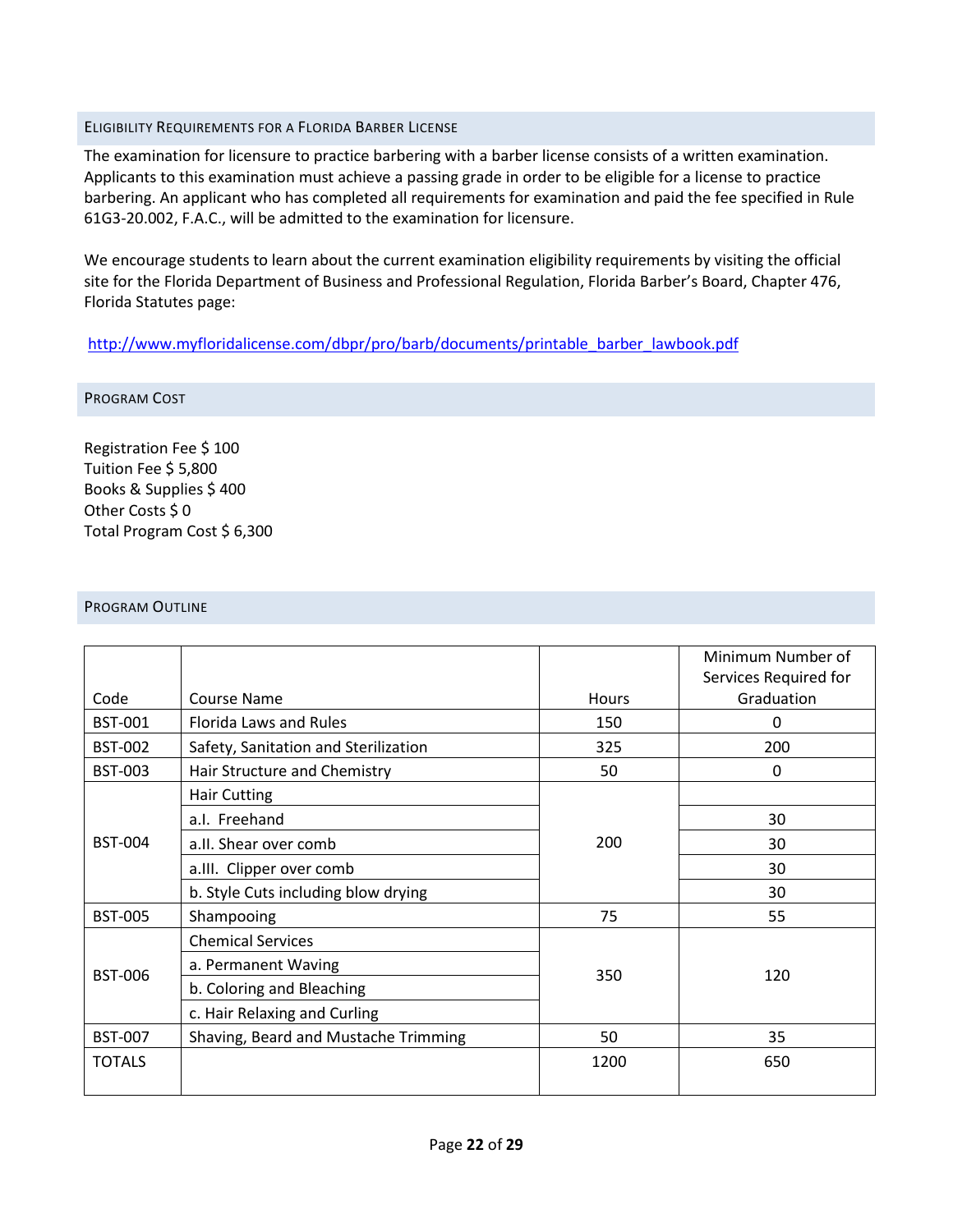#### <span id="page-22-0"></span>**BST-001 Florida Laws and Rules**

This course presents an overview of barber law, rules and regulations in relation to consumer protection for both health and economic matters. This course also includes 4 hours of HIV/AIDS training in relation to the barber profession. By the end of this course, students will be able to define the limitations of the authority of the Board of Baber; define the rulemaking authority of the Board of Barber; understand the qualifications for licensure; understand the procedures and context of examinations; comprehend the requirements for barber salons and inspections; be aware of the disciplinary proceedings and penalties for violations of Chapter 477, F.S.; understand the complaint procedures for violations of Chapter 477, F.S., or the rules promulgated pursuant thereto; understand the definitions as used in Chapter 477, F.S.; understand the requirements through rules and regulations for license renewal; know the fees and their disposition; explain the origin and transmission of HIV.AIDS; explain the prevention methods of HIV/AIDS required by Florida Statute; procedures for protection against the spread of the disease; and list the guidelines and principles of cleanliness and safety required of a barber and a barbershop. Duration: 150 hours (lecture). Pre-requisite: None.

#### **BST-002 Safety, Sanitation and Sterilization**

Through this course students learn about the ways in which infectious materials may be used causing harm in the barbershop; the principal tools and implements used in the practice of barbering; and the importance of anatomy and physiology to the barbering profession. By the end of this course, students are able to define decontamination, list three levels of decontamination used for the prevention and control of pathogen transmittal, identify the chemical decontamination agents most commonly used in barbershop, demonstrate proper decontamination procedures for tools, equipment, and surfaces, discuss Universal Precautions and the responsibilities as a professional barber; identify the parts of shears, clippers, and razors; demonstrate the correct techniques for holding combs, shears, clippers, and razors; as well as demonstrate honing and stropping techniques; describe the structure and reproduction of cells; describe the structure of the skull and its relationship to barbering; as well as identify important muscles of the head, face, and neck that relate to barbering services. Duration: 325 hours (60 lecture hours, 65 lab hours, 200 service hours). Number of services required for completion of this course: 200. Pre-requisites: None

#### **BST-003 Hair Structure and Chemistry**

This course instructs students about basic chemistry related to barbers, principles of electricity and light therapy, properties of and disorders of the skin as well as properties and disorders of hair and scalp. By the end of this course, students will be able to: define organic and Inorganic chemistry; define matter and its states; define PH and understand the PH scale; recognize different formulations such as emulsions; as well as suspensions and solutions; identify and define common electrical terms; discuss and recognize electrical modalities and their uses; identify visible and invisible light rays; as well as explain the effects of ultraviolet and infrared rays; describe the structure and divisions of the skin; list the functions of the skin; identify recognizable skin disorders; name and describe the structures of the hair, the three layers of the hair shaft, hair protein, and process of hair; list the characteristics of hair important in hair analysis; identify different types of hair loss; and identify common hair and scalp disorders. Duration 50 hours (lecture). Pre-requisites: None.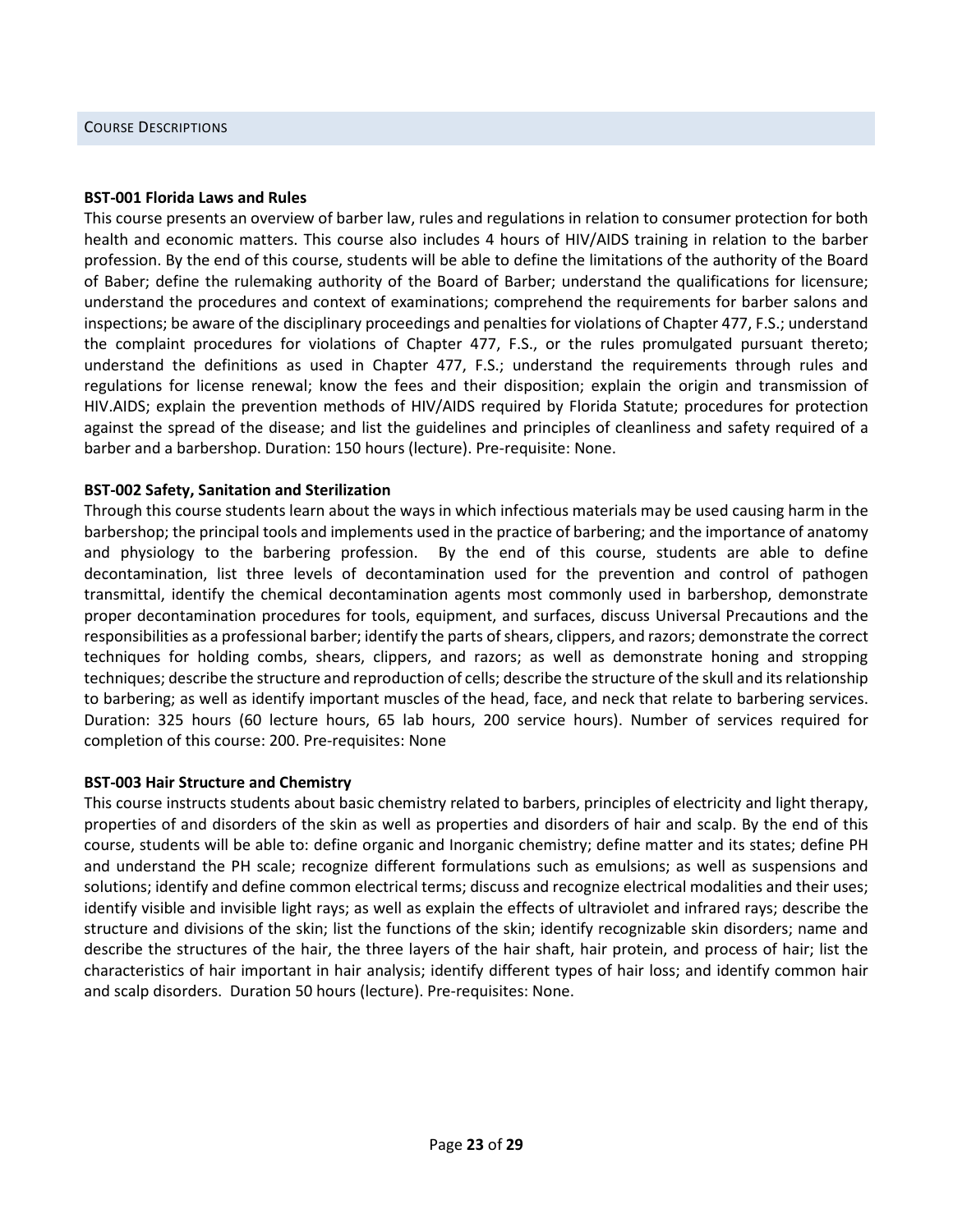#### **BST-004 Hair Cutting**

This course instructs students about the history of barbering, the required professional image, man's haircutting, styling, and hair replacement. By the end of this course students are able to define the origin of the word Barber, demonstrate an understanding of the evolution of barbering, describe the barber surgeons and their practices, identify and explain the importance and function of state barber boards; discuss the ways in which life skills, values, and beliefs influence professional image; explain the relationship between personality and attitudes and the demonstration of professional behavior, demonstrate an understanding of effective human relations and communications skills, list the qualities of professional ethics, discuss the basic principles of personal and professional success, and create short-term and long-term goals; explain the art and science of men's haircutting and styling; the term envisioning and the importance of the client consultation; the principles of facial shapes and profiles; demonstrate the performance of the following cutting techniques: fingers- and shear, shear-over- comb, clipper cutting, clipper-over-comb, and razor cutting; as well as demonstrate shaving the outline areas; explain the reasons why men may purchase hairpieces; identify the types of hair used in hairpiece construction; demonstrate how to measure a client for a hairpiece; fitting, cutting in, and cleaning of hairpieces; as well as alternative hair replacement methods. Duration: 200 hours (40 lecture hours, 40 lab hours, 120 service hours). Number of services required to complete this course: 120. Pre-requisites: None.

#### **BST-005 Shampooing**

By the end of this course students will be able to explain the theory and demonstrate the practice shampooing; scalp & hair analysis, including draping, brushing, scalp manipulation, conditioning and rinsing. Duration: 75 hours (10 lecture hours, 10 lab hours, 55 service hours). Number of services required to complete this course: 55. Prerequisites: None.

#### **BST-006 Chemical Services**

This course instructs students about the different chemical services to be provided to barber clients as well as the principles and practice of hair coloring. By the end of this course students are able to discuss the principles of color theory and relate their importance to haircoloring; identify the classifications of hair color products and explain their actions on hair; products used in hair color and lightening; discuss safety precautions used in haircoloring and lightening; explain the effects of chemical texture services on the hair; identify the similarities and differences between chemical texture services; list the factors of hair analysis for chemical texture services; perform a permanent wave; reformation curl; and provide hair relaxing services;. Duration: 350 hours (55 lecture hours, 55 lab hours, 240 service hours). Number of services required to complete this course: 120. Pre-requisites: None.

#### **BST-007 Shaving, Beard and Mustache Trimming**

By the end of this course students are able to discuss general sanitation and safety precautions of shaving, beard and mustache trimming; demonstrate the ability to perform standard cutting positions and strokes with a straight razor; identify the 14 shaving areas of the face as well as perform a facial and neck shave. Duration: 50 hours (7 lecture hours, 8 lab hours, 35 service hours). Number of services required to complete this course: 35. Prerequisites: None.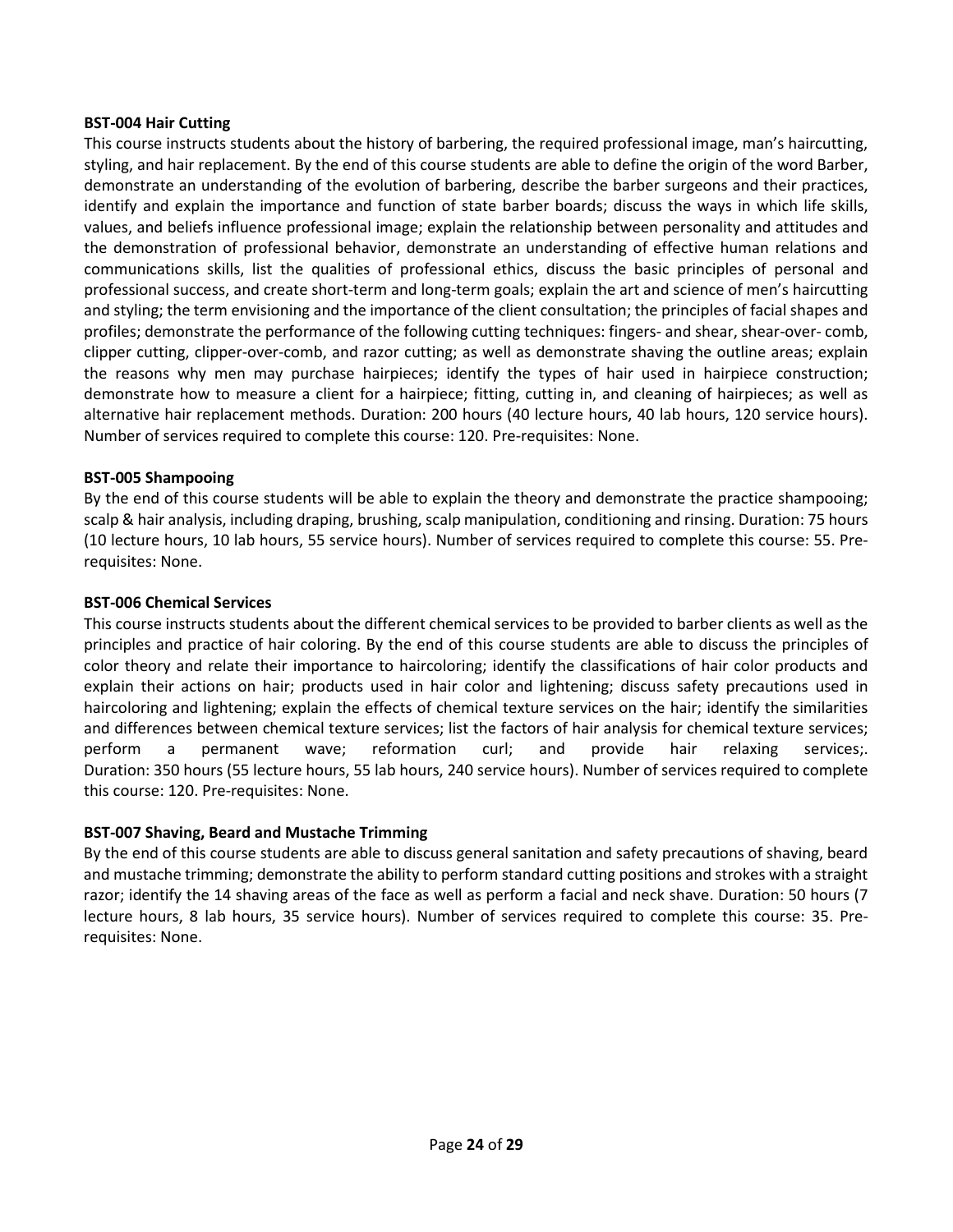### <span id="page-24-0"></span>RESTRICTED BARBER PROGRAM

900 CLOCK HOURS - 32 WEEKS

#### <span id="page-24-1"></span>PROGRAM OBJECTIVE

The objective of this program is to prepare students for the State of Florida Barber's Restricted Board Examination to become a Florida Licensed Restricted Barber, as well as to provide the necessary knowledge; skills and practice to assist them start a successful career.

The Restricted Barber program concentrates its curriculum in men's haircutting and shaving, beard and mustache trimming. The Restricted Barber curriculum does not include instruction in chemical services. Students interested in learning about chemical services (permanent waiving, coloring and bleaching, hair relaxing and curling) are encouraged to enroll in the Barber Program instead, also offered at our institution.

#### <span id="page-24-2"></span>PROGRAM DESCRIPTION

This comprehensive program provides its participants the proper training in all necessary areas to become a successful barber working at barbershops and beauty salons.

<span id="page-24-3"></span>DIPLOMA

Upon successful completion of the program students receive a diploma.

#### <span id="page-24-4"></span>DELIVERY METHOD

This program is offered on campus only (not offered online).

#### <span id="page-24-5"></span>DISCLOSURE

After successful completion of the program, students must obtain a Florida Restricted Barber License in order to work.

#### <span id="page-24-6"></span>**DURATION**

This program has a duration of 900 hours. Full time students complete the program in approximately 32 weeks. Part-time students complete the program in approximately 38 weeks.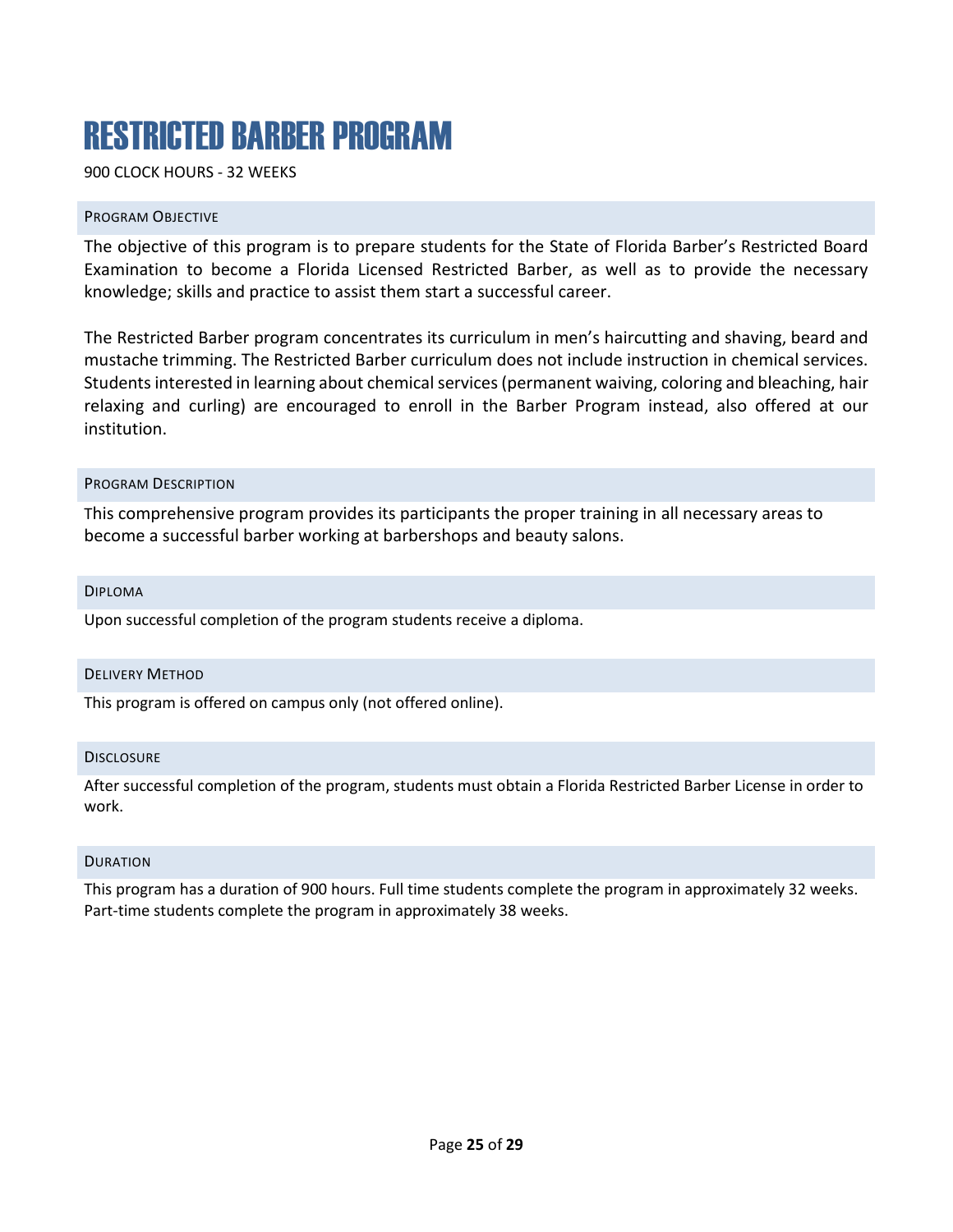#### <span id="page-25-0"></span>ADMISSION REQUIREMENTS

Prospect students must comply with the following requirements in order to enroll:

- $\checkmark$  Present a high school diploma or GED.
- $\checkmark$  Prospective students that do not possess a high school diploma or GED must pass a Wonderlic Ability to Benefit Test (ATB). Minimum passing scores are 200 for Verbal and 210 for Quantitative.
- $\checkmark$  Submit a completed application and corresponding fees.
- $\checkmark$  Successfully complete an interview with a representative of the admissions department.
- $\checkmark$  Student must be at least 16 years old and not attending high school to be accepted. Parental consent is required for students under 18.

#### <span id="page-25-1"></span>PROGRAM COST

Registration Fee \$ 100 Tuition Fee \$ 4,352 Books & Supplies \$ 400 Other Costs \$0 Total Program Cost \$ 4,852

#### <span id="page-25-2"></span>PROGRAM OUTLINE

| Code           | Course Name                            | <b>Hours</b> | Minimum Number of<br>Services Required for<br>Graduation |
|----------------|----------------------------------------|--------------|----------------------------------------------------------|
| <b>RST-001</b> | Florida Laws and Rules                 | 75           |                                                          |
|                |                                        |              |                                                          |
| <b>RST-002</b> | Safety, Sanitation and Sterilization   | 325          | 225                                                      |
| <b>RST-003</b> | Hair Structure, Cutting and Cleansing  |              |                                                          |
|                | a. Taper Cuts                          |              |                                                          |
|                | - Freehand                             |              | 50                                                       |
|                | II - Shear Over Comb                   | 350          | 50                                                       |
|                | III - Clipper Over Comb                |              | 50                                                       |
|                | b. Style Cuts (to include blow drying) |              | 50                                                       |
|                | b. Shampooing                          |              | 40                                                       |
| <b>RST-004</b> | Shaving, Beard and Mustache Shaving    | 150          | 50                                                       |
| <b>TOTALS</b>  |                                        | 900          | 625                                                      |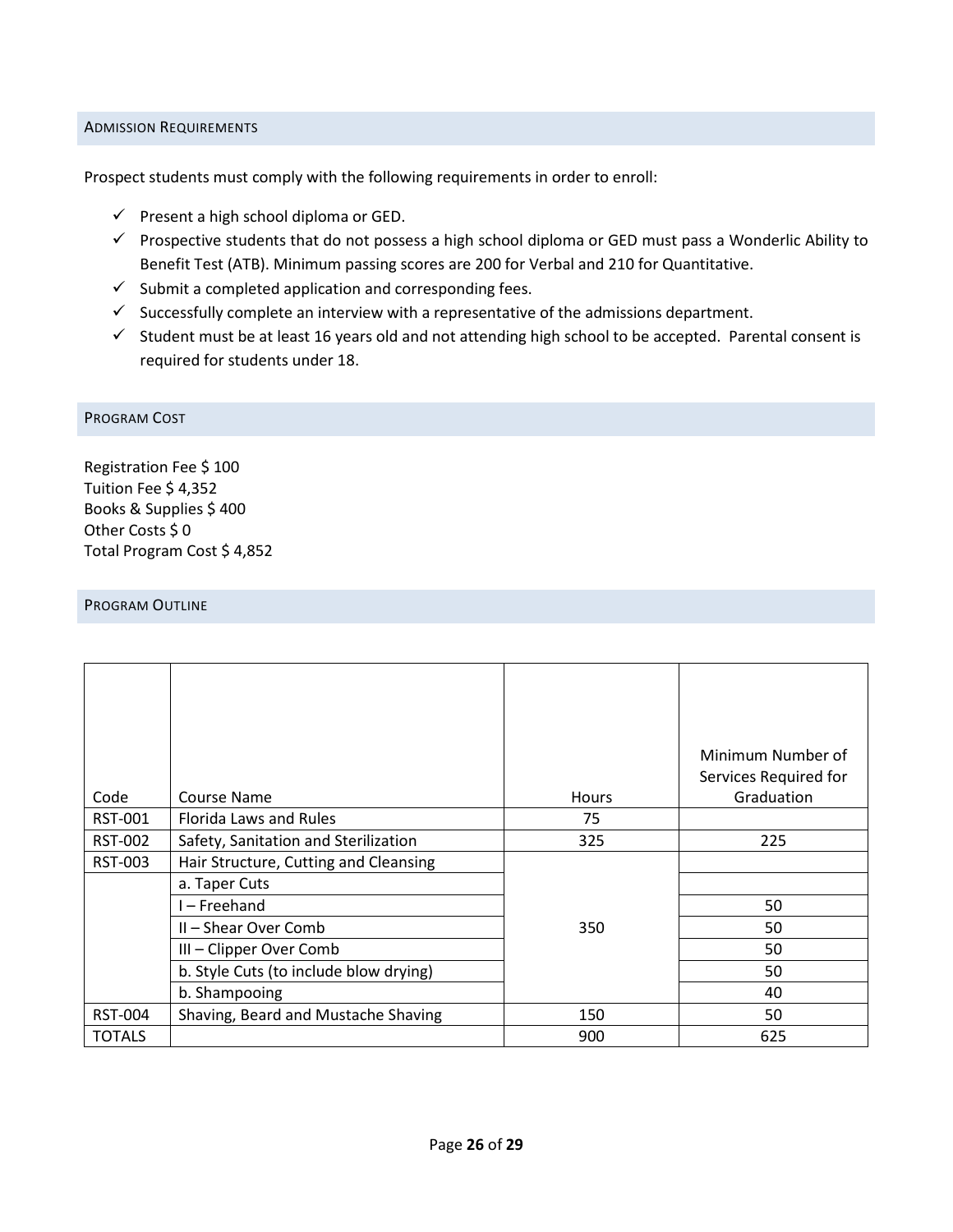#### <span id="page-26-0"></span>ELIGIBILITY REQUIREMENTS FOR A FLORIDA BARBER LICENSE

The examination for licensure to practice barbering with a barber license consists of a written examination. Applicants to this examination must achieve a passing grade in order to be eligible for a license to practice barbering. An applicant who has completed all requirements for examination and paid the fee specified in Rule 61G3-20.002, F.A.C., will be admitted to the examination for licensure.

We encourage students to learn about the current examination eligibility requirements by visiting the official site for the Florida Department of Business and Professional Regulation, Florida Barber's Board, Chapter 476, Florida Statutes page:

[http://www.myfloridalicense.com/dbpr/pro/barb/documents/printable\\_barber\\_lawbook.pdf](http://www.myfloridalicense.com/dbpr/pro/barb/documents/printable_barber_lawbook.pdf)

#### <span id="page-26-1"></span>COURSE DESCRIPTIONS

#### **RST-001 Florida Laws and Rules**

This course presents an overview of barber law, rules and regulations in relation to consumer protection for both health and economic matters. This course also includes 4 hours of HIV/AIDS training in relation to the barber profession. By the end of this course, students will be able to define the limitations of the authority of the Board of Barbering; identify and explain the importance and function of state barber boards; define the rulemaking authority of the Board of Barber; understand the qualifications for licensure; understand the procedures and context of examinations; comprehend the requirements for barber salons and inspections; be aware of the disciplinary proceedings and penalties for violations of Chapter 477, F.S.; understand the complaint procedures for violations of Chapter 477, F.S., or the rules promulgated pursuant thereto; understand the definitions as used in Chapter 477, F.S.; understand the requirements through rules and regulations for license renewal; know the fees and their disposition; explain the origin and transmission of HIV.AIDS; explain the prevention methods of HIV/AIDS required by Florida Statute; procedures for protection against the spread of the disease; and list the guidelines and principles of cleanliness and safety required of a barber and a barbershop. Duration: 75 hours (lecture). Pre-requisite: None.

#### **RST-002 Safety, Sanitation and Sterilization**

Through this course students learn about the ways in which infectious materials may be used causing harm in the barbershop; the principal tools and implements used in the practice of barbering; and the importance of anatomy and physiology to the barbering profession. By the end of this course, students are able to define decontamination, list three levels of decontamination used for the prevention and control of pathogen transmittal, identify the chemical decontamination agents most commonly used in barbershop, demonstrate proper decontamination procedures for tools, equipment, and surfaces, discuss Universal Precautions and the responsibilities as a professional barber; identify the parts of shears, clippers, and razors; demonstrate the correct techniques for holding combs, shears, clippers, and razors; as well as demonstrate honing and stropping techniques; describe the structure and reproduction of cells; describe the structure of the skull and its relationship to barbering; as well as identify important muscles of the head, face, and neck that relate to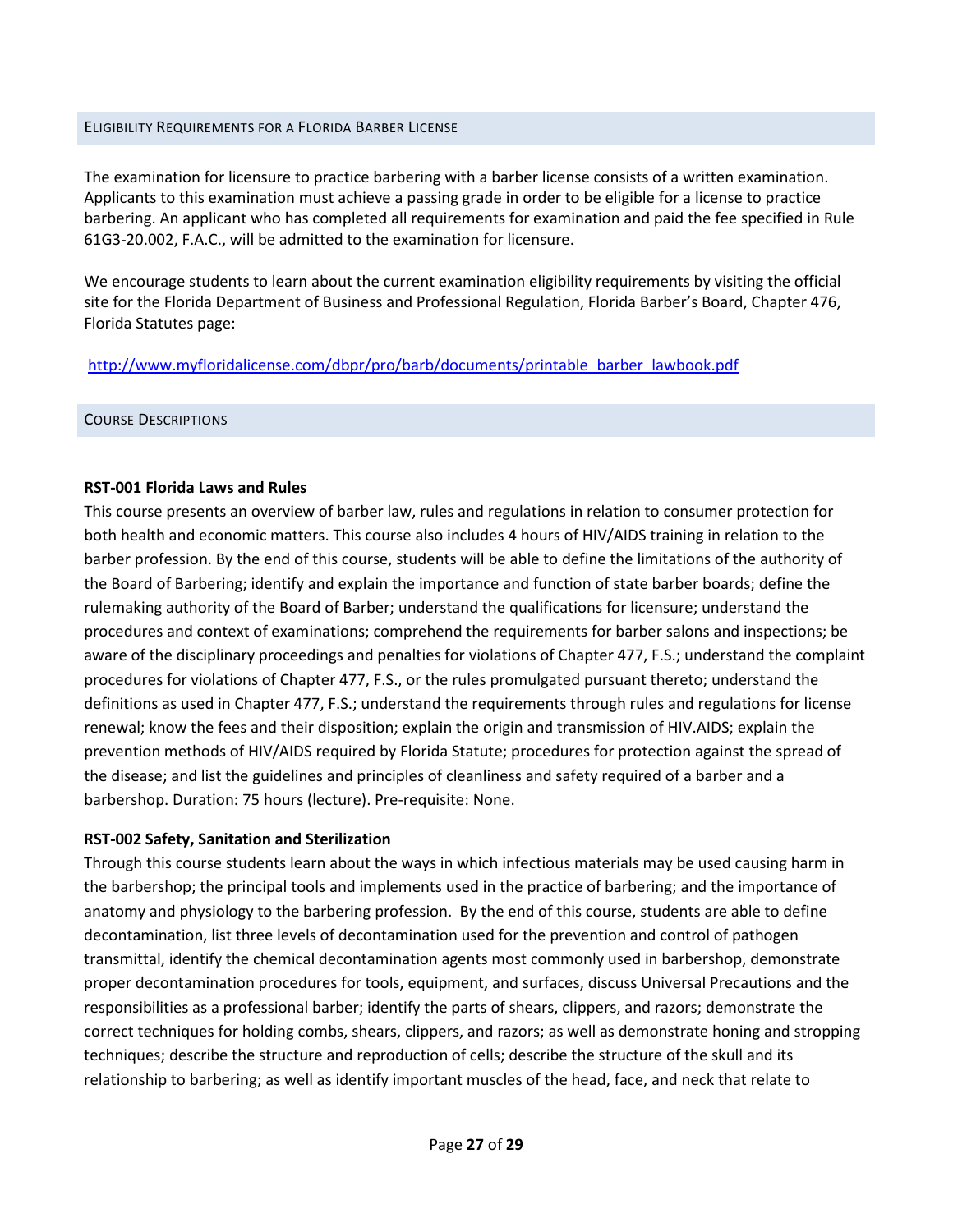barbering services. Duration: 325 hours (40 lecture hours, 60 lab hours, 225 service hours). Number of services required for completion of this course: 225. Pre-requisites: None

#### **RST-003 Hair Structure, Cutting, and Cleansing**

This course instructs students about the history of barbering, the required professional image, men's haircutting, styling, and hair replacement. By the end of this course students are able to define the origin of the word Barber, demonstrate an understanding of the evolution of barbering, describe the barber surgeons and their practices, discuss the ways in which life skills, values, and beliefs influence professional image; explain the relationship between personality and attitudes and the demonstration of professional behavior, demonstrate an understanding of effective human relations and communications skills, list the qualities of professional ethics, discuss the basic principles of personal and professional success, and create short-term and long-term goals; define properties of and disorders of the skin as well as properties and disorders of hair and scalp. By the end of this course, students will also be able to: define organic and Inorganic chemistry; define matter and its states; define PH and understand the PH scale; recognize different formulations such as emulsions; as well as suspensions and solutions; identify and define common electrical terms; discuss and recognize electrical modalities and their uses; identify visible and invisible light rays; as well as explain the effects of ultraviolet and infrared rays; describe the structure and divisions of the skin; list the functions of the skin; identify recognizable skin disorders; name and describe the structures of the hair, the three layers of the hair shaft, hair protein, and process of hair; list the characteristics of hair important in hair analysis; identify different types of hair loss; and identify common hair and scalp disorders, students will be able to explain the theory and demonstrate the practice shampooing; scalp & hair analysis, including draping, brushing, scalp manipulation, conditioning and rinsing. explain the art and science of men's haircutting and styling; the term envisioning and the importance of the client consultation; the principles of facial shapes and profiles; demonstrate the performance of the following cutting techniques: fingers- and shear, shear-over- comb, clipper cutting, clipper-over-comb, and razor cutting; as well as demonstrate shaving the outline areas; explain the reasons why men may purchase hairpieces; identify the types of hair used in hairpiece construction; demonstrate how to measure a client for a hairpiece; fitting, cutting in, and cleaning of hairpieces; as well as alternative hair replacement methods. Duration: 350 hours (25 lecture hours, 25 lab hours, 300 service hours). Number of services required to complete this course: 240. Pre-requisites: None.

#### **RST-004 Shaving, Beard, and Mustache Shaving**

By the end of this course students are able to discuss general sanitation and safety precautions of shaving, beard and mustache trimming; demonstrate the ability to perform standard cutting positions and strokes with a straight razor; identify the 14 shaving areas of the face as well as perform a facial and neck shave. Duration: 150 hours (25 lecture hours, 25 lab hours, 50 service hours). Number of services required to complete this course: 100. Prerequisites: None.